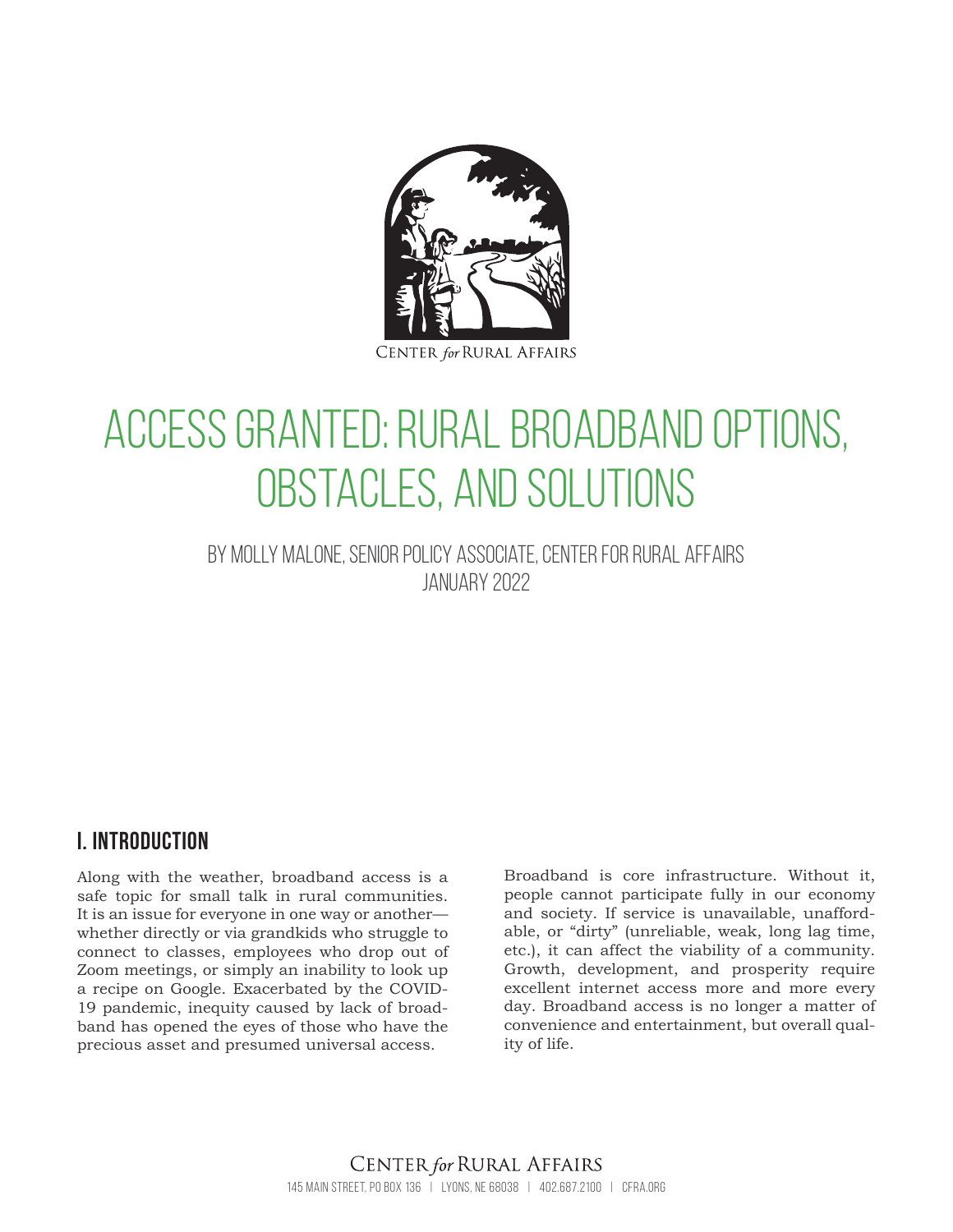# **How fast is fast enough?**

The federal government has an outdated and inconsistent definition of high-speed broadband. The Federal Communications Commission (FCC) defines high-speed broadband as download speeds of up to 25 megabits per second (Mbps) and upload speeds of up to 3 megabits per second (25/3 Mbps). Alternatively, the U.S. Department of Agriculture (USDA) defines it as just 10/1 Mbps.<sup>1</sup> As internet use has evolved from simply surfing and streaming to work and study, bandwidth requirements have changed. Internet users not only consume content, they also produce and participate, which require significantly more bandwidth, particularly on the upload side.

On March 4, 2021, a bipartisan group of senators sent a letter to Agriculture Secretary Tom Vilsack, Commerce Secretary Gina Raimondo, FCC Commissioner Jessica Rosenworcel, and National Economic Council Director Brian Deese urging the Biden Administration to dramatically increase the definition of high-speed broadband to 100 Mbps download/100 Mbps upload, also known as symmetrical 100 Mbps.

The letter also asks federal agencies to uniformly adopt the modification to simplify the current patchwork system of classification around broadband.

Part of the rationale for the update is to stop subsidizing development that is out of date as soon as it is completed. This is an opportunity for the standards to lead the way and ensure funding meets the needs of the 21st century. Unfortunately, as of April 2020, the FCC indicated it stands behind the standard of 25/3 Mbps and is against setting an aspirational standard for what qualifies as high-speed broadband.<sup>2</sup>

1 "Rural eConnectivity Program." Rural Utilities Service, Feb. 25, 2021, regulations.gov/document/ RUS-20-TELECOM-0023-0001. Accessed November 2021.

2 "2020 Broadband Deployment Report." Federal Communications Commission, April 24, 2020, docs.fcc.gov/public/attachments/FCC-20-50A1.pdf. Accessed November 2021.

# **II. No longer a luxury**

Although the cost for quality access is high, so are the benefits. The following are reasons expanded broadband access is a necessity along with the impact it will have.

## **A. Education**

Since the evolution of computers and the internet, educators have gradually incorporated technology into the classroom. The COVID-19 pandemic forced the system to a completely digital format for 50 million K-12 students in the U.S. But, approximately 16 million of those students lacked either adequate internet access or devices to attend class virtually and 9 million lacked both devices and access.<sup>3</sup>

Students' need for quality internet will remain after the pandemic, likely with more intensity than before. In early 2020, more than 3 million Americans were pursuing college degrees entirely online.<sup>4</sup> At the K-12 level, internet use in curriculum has increased steadily over time. In Nebraska, for example, one in five teachers assigns the majority of homework online.5 After a year of digital education, the new level of familiarity, growth of online learning tools, and changing of old norms—like swapping snow days with remote learning days—will place a

3 Chandra, Sumit, et al. "Closing the K-12 Digital Divide in the age of Distance Learning." Common Sense Media, Boston Consulting Group, 2020, commonsensemedia.org/sites/default/files/uploads/ pdfs/common\_sense\_media\_report\_final\_7\_1\_3pm\_ web.pdf. Accessed November 2021.

Hussar, Bill, et al. "The Condition of Education 2020." National Center for Education Statistics at Institute of Education Sciences, U.S. Department of Education, May 2020, nces.ed.gov/pubs2020/2020144. pdf. Accessed November 2021.

5 "Rural Broadband Task Force 2019 Report Appendices." State of Nebraska, ruralbroadband. nebraska.gov/reports/2019/RBTF2019appendicesall. pdf. Accessed November 2021.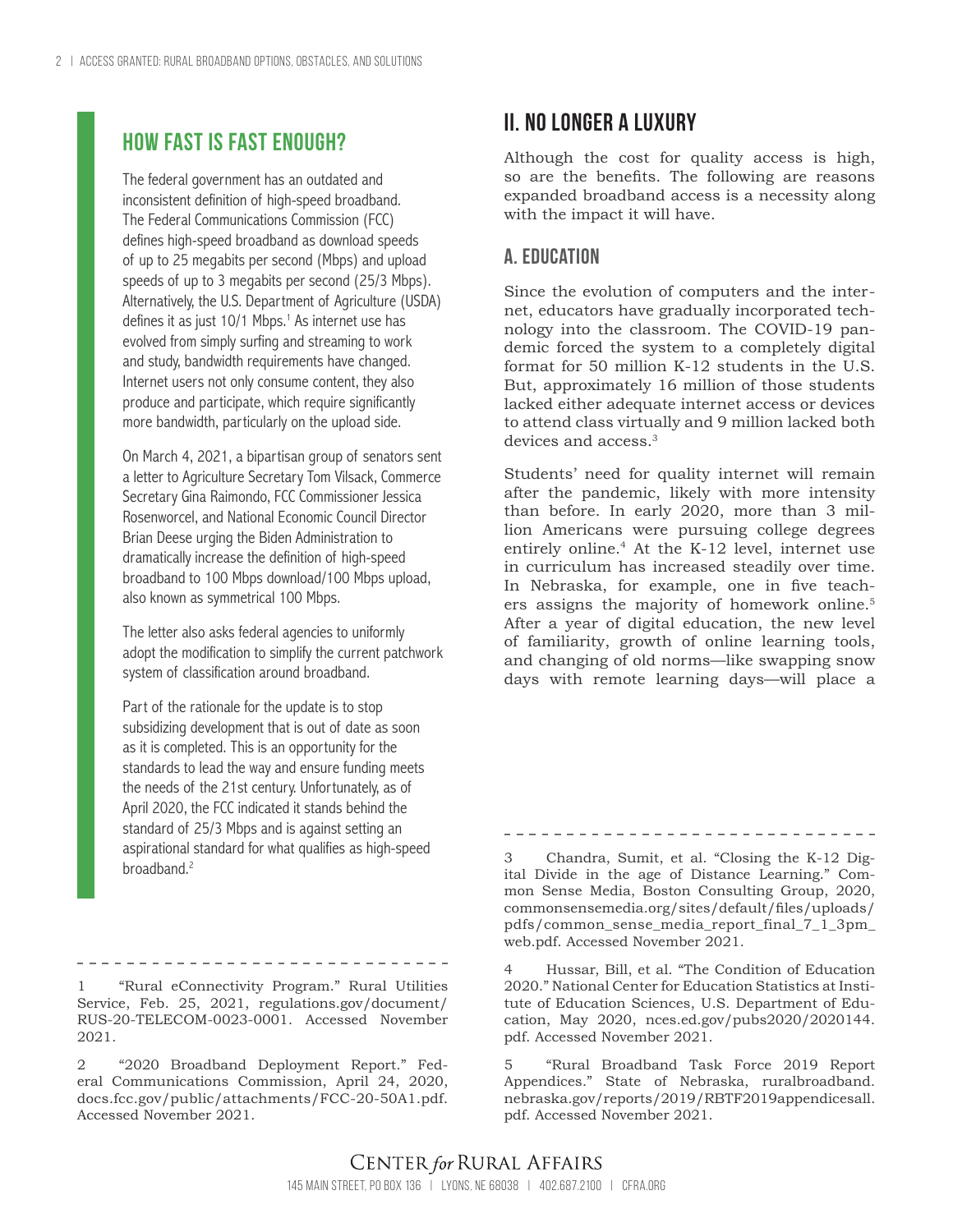high premium on internet access for students at home.<sup>6</sup>

Rural communities suddenly plunged into virtual classrooms are met with different challenges than those in metro areas. While 21% of urban students' households lack sufficient broadband access, 37% of rural students' households lack the service they need.7 There often aren't Wi-Fi-enabled public spaces close by, and there isn't always coverage for mobile hotspots. Parking outside of a local library or McDonald's isn't necessarily an option for a rural student. In Wi-Fi dead zones such as these, teachers spend time and resources creatively educating. Some have gone to the lengths of mailing packets to homes or even spending time and resources loading coursework onto flash drives.<sup>8</sup>

The extreme measures taken to create a virtual classroom beg the question: Who is responsible for a student's broadband? Educational institutions are expected to provide safe, equitable learning environments that extend to the digital space, but schools are not going to build towers and drop fiber in the district. If we are to rely on virtual classrooms, which appears to be a foregone conclusion, shouldn't connectivity be a basic requirement?

Access to a virtual classroom is not only determined by whether a student lives in a dead zone, but also whether his or her family can afford the service available. What if the only service available is prohibitively expensive? In rural communities, it's not unheard of that a household will have only one option for internet service.

-------------------------------

6 Nicosia, Mareesa. "The Pros, Cons and Lessons Learned from Schools that Do Virtual Snow Days." EdTech Magazine, Jan. 27, 2021, edtech magazine.com/k12/article/2021/01/pros-consand-lessons-learned-schools-do-virtual-snow-daysperfcon. Accessed November 2021.

7 Chandra, Sumit, et al. "Closing the K-12 Digital Divide in the Age of Distance Learning." Common Sense Media, Boston Consulting Group, 2020, commonsensemedia.org/sites/default/files/uploads/ pdfs/common\_sense\_media\_report\_final\_7\_1\_3pm\_ web.pdf. Accessed November 2021.

8 Levin, Dan. "In Rural 'Dead Zones,' School Comes on a Flash Drive." The New York Times, Nov. 13, 2020, nytimes.com/2020/11/13/us/wifi-deadzones-schools.html?smid=tw-share. Accessed November 2021.

So, with the advent of the virtual classroom at some schools, should free and reduced internet service be offered?

# **B. Health care**

The trend to increased use of telemedicine not only protects people during a pandemic, but it also has lowered barriers to entry—particularly for people in rural areas—thereby promoting positive health outcomes. In rural areas, picking up the phone is much easier than driving miles to health care facilities that are few and far between. Additionally, rural residents are allowed to shop for quality telehealth services if they have sufficient access to the internet.

Patients can't get a shot or a physical exam remotely, however there are countless ways in which care can be accessed via secure internet connection. Psychiatric care does not require in-person participation, and patients seeking support in rural areas are grossly underserved. For every 100,000 people in urban counties, there are 10.62 psychiatrists; for the same number of rural residents, there are 3.28 psychiatrists.9 Rural areas make up more than 60% of the nation's Health Professional Shortage Areas, and, in mental health specifically, more than 26 million rural Americans live in a shortage area.<sup>10</sup> Rural patients must drive farther, they must battle the full schedules of providers, and they must hope the option available is quality, because there may not be an alternative.

Telepsychiatry allows for privacy, which promotes participation. Patients can avoid the stigma of having their vehicle recognized or bumping into someone they know when seeking mental health

9 Beck, Angela J., et al. "Estimating the Distribution of the U.S. Psychiatric Subspecialist Workforce." University of Michigan School of Public Health, Behavioral Health Workforce Research Center, December 2018, behavioralhealthworkforce.org/wp-content/ uploads/2019/02/Y3-FA2-P2-Psych-Sub\_Full-Report-FINAL2.19.2019.pdf. Accessed November

10 "Designated Health Professional Shortage Areas Statistics." Bureau of Health Workforce, Health Resources and Services Administration (HRSA), U.S. Department of Health and Human Services, Oct. 1, 2021, data.hrsa.gov/Default/GenerateHPSA QuarterlyReport. Accessed November 2021.

2021.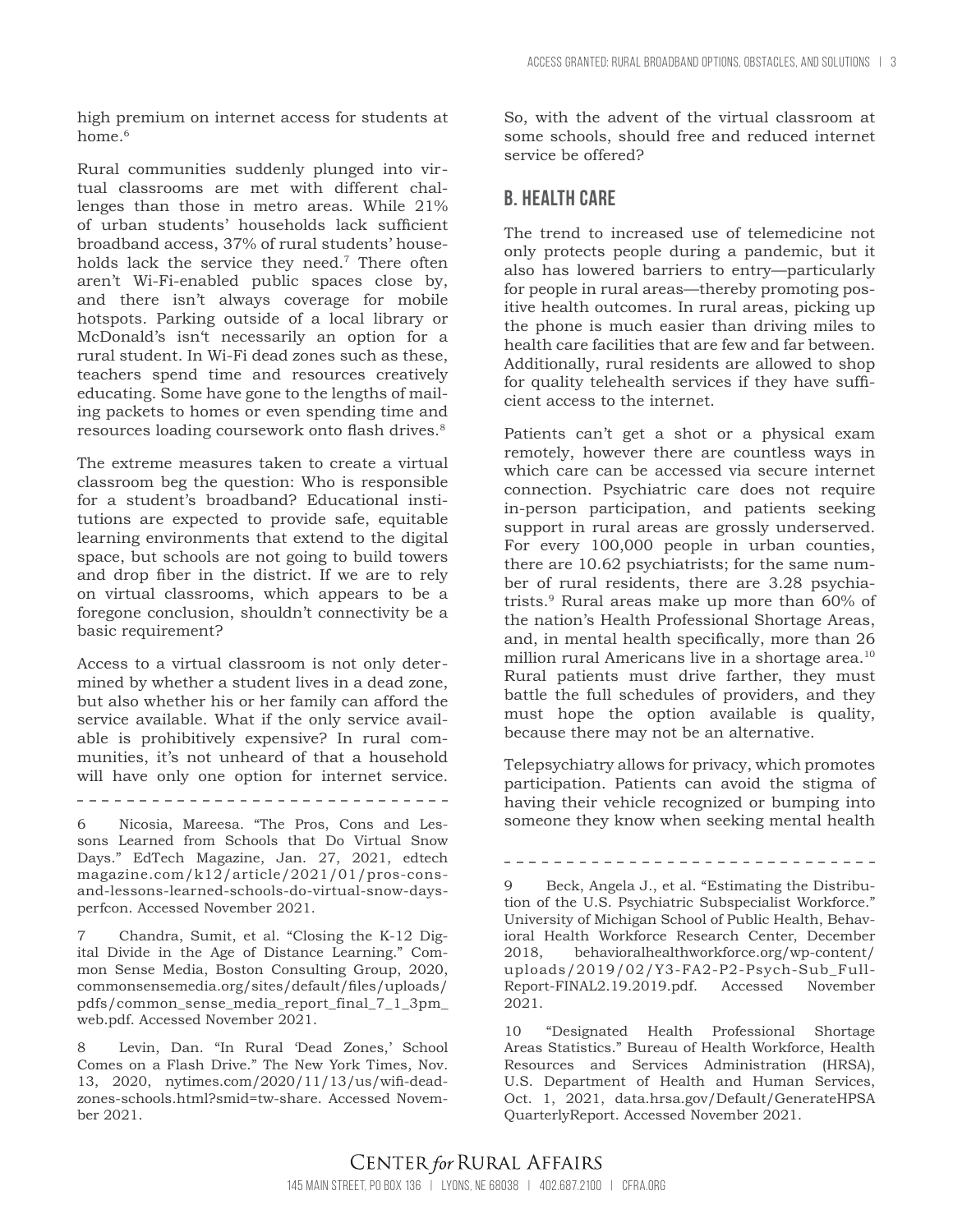care since they no longer need to go in person. Since the pandemic began, the percentage of telehealth services accessed for mental health treatment has increased more than threefold. $11$ 

Pandemic expansion of telemedicine has enabled access to care previously challenging for rural communities. Simple health care, such as standard check-ups, promote positive outcomes for everything from diabetes to prenatal care. The most common specialties using telemedicine with patients are psychiatry, radiology, and cardiology, the latter two primarily to review scans and test results.  $^{\rm 12}$ 

When health care becomes competitive, it is accessed most often via the internet. When the time came for Americans to be vaccinated, the most current information was found online. Vaccine eligibility, availability, notification, and sign-ups were handled primarily via applications and websites, leaving behind the least connected residents who needed the vaccine most—elderly, low-income, minority, and rural.

#### **C. Economic development**

Along with classrooms and clinics, businesses and professional offices went virtual. Remote work will continue because professionals have demonstrated through stay-at-home orders that it is possible and, in many cases, more convenient and economical to work remotely. Freedom from high-cost-of-living locations could also be a win-win for employees and employers alike by driving down costs on both sides.

The following are some ways broadband access affects rural economies:

11 Wicklund, Eric. "Telehealth Survey Sees More Users for Behavioral Health Than Physical Care." mHealth Intelligence, xtelligent Healthcare Media, Jan. 12, 2021, mhealthintelligence.com/news/ telehealth-survey-sees-more-users-for-behavioralhealth-than-physical-care. Accessed November 2021.

12 Robeznieks, Andis. "Which medical specialties use telemedicine the most?" American Medical Association, Jan. 11, 2019, ama-assn.org/practicemanagement/digital/which-medical-specialties-usetelemedicine-most. Accessed November 2021.

#### **1. Entrepreneurship**

Online spending in 2020 accounted for approximately 20% of all retail spending—a \$900 billion increase from the prior year.<sup>13</sup> Businesses offering online commerce have a large market to draw from, as well as room for growth.

#### **2. Technological advancement**

Increased connectivity in agricultural regions is directly linked to improved yields. According to the FCC, doubling the number of 25/3 (Mbps) connections per 1,000 households in agricultural areas is associated with a 3.6% increase in corn yields, as measured in bushels per acre.<sup>14</sup> Soybean yields increase by a slightly higher margin, at 3.8%.

Better connection at the homestead allows for more efficient data processing and deeper understanding of what is happening on the ground. This reduces and fine-tunes inputs, compounding the benefits to agriculture production and the producer's net income. Even increasing access to slow internet, just 10 Mbps download, resulted in a 6.5% decrease in fertilizer expense and a 3.4% decrease in seed expense.<sup>15</sup>

These results can be attributed to improved access to precise and customized data, broader exposure to markets to source materials at better rates, as well as online information to support greater efficiencies and negotiating positions. As the USDA puts it, "e-connectivity is the backbone of digital technology and drives

13 Repko, Melissa. "Consumers spent \$900 billion more online in 2020. Here's who will keep the biggest gains." CNBC, April 6, 2021, cnbc.com/2021/04/06/ consumers-spent-900-billion-more-online-in-2020 mastercard-report-says.html. Accessed November 2021.

14 LoPiccalo, Katherine. "Impact of Broadband Penetration on U.S. Farm Productivity." Office of Economics and Analytics, Federal Communications Commission, Feb. 19, 2021, docs.fcc.gov/public/ attachments/DOC-368773A1.pdf. Accessed November 2021.

15 Ibid.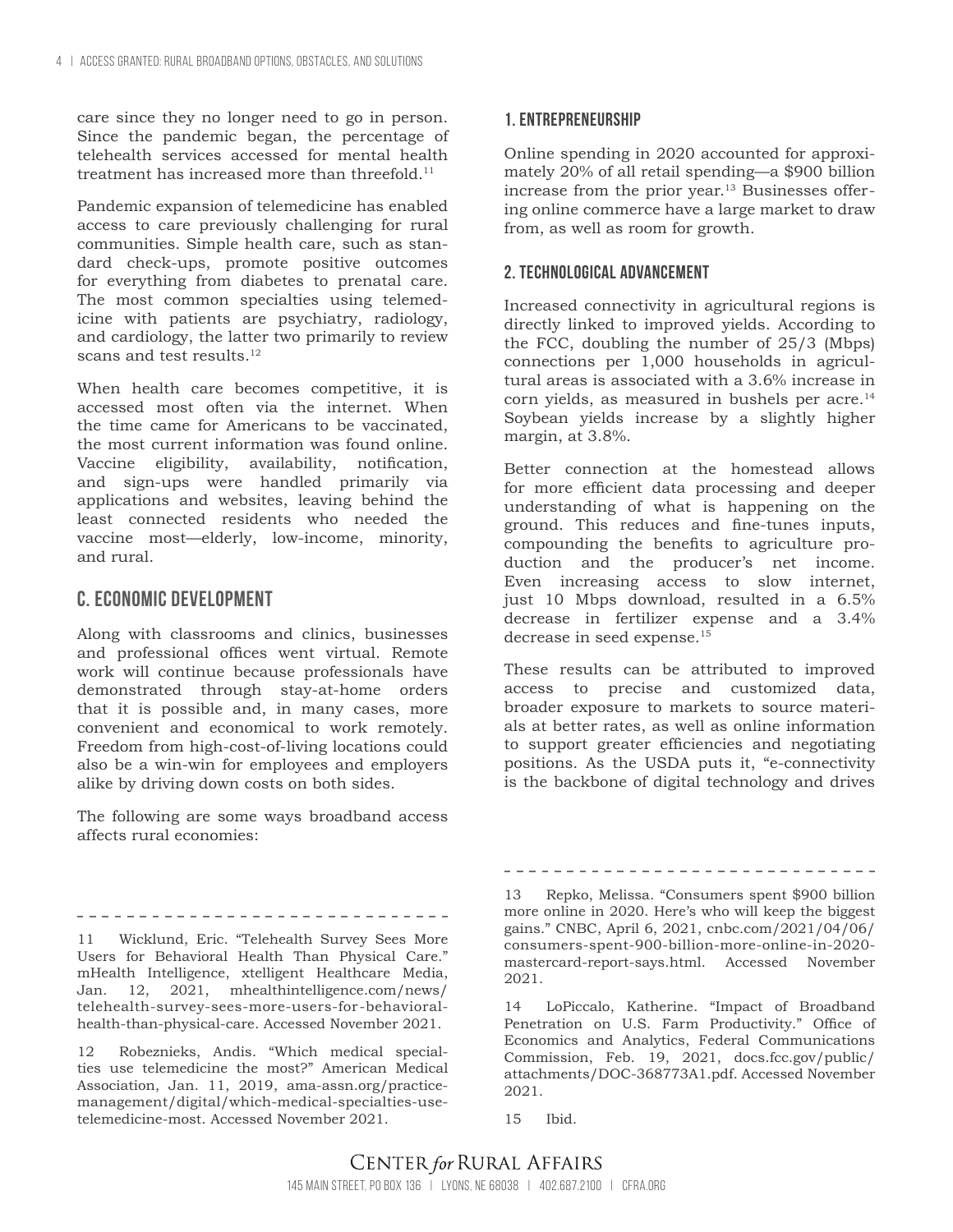much of the value by making it possible to aggregate, analyze, and act on the data collected."16

The market for commodities is no longer regional or domestic. Farmers must be aware and on top of global markets to be most competitive. Between planning, production, and market analysis, the stacking benefits significantly impact the bottom line of farm income before any subsidies.<sup>17</sup> As younger, more tech-savvy farmers take the lead in the industry, the demand and requirement for quality internet service will grow.

#### **3. Access to high-paying remote positions**

The USDA estimates rural median income lags behind urban median income by roughly 25%.18 Enabling remote work evens the playing field by allowing people living in rural communities to earn higher wages and, in turn, having higher disposable income to spend in their communities.

The pandemic demonstrated how people in metro areas took advantage of the opportunity to migrate to rural areas. According to Upwork, an online freelance marketplace, 14 million to 23 million Americans are planning to move as a result of remote work, and more than 20% of those moving are leaving large urban areas.19 Those workers will not be able to relocate to places without adequate internet infrastructure as their livelihoods depend on internet access.

16 "A Case for Rural Broadband: Insights on Rural Broadband Infrastructure and Next Generation Precision Agriculture Technologies." U.S. Department of Agriculture, April 2019, usda.gov/sites/default/files/ documents/case-for-rural-broadband.pdf. Accessed November 2021.

18 "Rural America at a Glance, 2017 Edition." U.S. Department of Agriculture, Economic Research Service, Economic Information Bulletin 182, November 2017, ers.usda.gov/webdocs/publications/ 85740/eib182\_brochure%20format.pdf?v=0. Accessed November 2021.

19 "Economist Report: Remote Workers on the Move." Upwork, upwork.com/press/releases/ economist-report-remote-workers-on-the-move. Accessed November 2021.

#### **4. Recruitment and retention**

Recruiting employees for work that isn't entirely dependent on internet access is still hurt by lack of access. The personal life of the individuals must be taken into consideration what they are accustomed to and what their families need to work or study. People aren't going to relocate to areas that don't support the life of their entire family or feel like a sacrifice to their lifestyle, which likely includes online entertainment such as Netflix, Hulu, etc. This is a huge opportunity for well-connected rural communities to attract new residents.

## **D. Equality**

Compounding factors exacerbate inequality. According to the FCC, deployment of advanced telecommunications capability on certain Tribal lands, particularly rural Tribal lands, lags behind deployment in other, non-Tribal areas.20 Including lower-income populations results in shameful access levels, revealing how the current approach to connectivity does a disservice to so many. Low-density, low-income populations do not have enough revenue potential to incentivize development in rural communities and Tribal nations.

The FCC admittedly overestimates coverage and, even with the overestimates, recognizes the vast inequality in service. Of residents in rural areas in 2018, 22.3% lacked coverage from fixed terrestrial 25/3 Mbps broadband, and the same is true for 27.7% of those in Tribal lands, compared to  $1.5\%$  of residents in urban areas.<sup>21</sup> When considering more productive broadband levels, the disparity grows. Speeds of 100/10 Mbps are available to all but 2.6% of urban residents, whereas 37.4% of rural and 40.1% of Tribal residents are left out.

Exacerbating the issue of access is affordability and adaptability. Just because there is fiber outside of someone's home doesn't mean they are able to connect to it. Roughly 3 in 10 adults with household incomes below \$30,000 a year (29%)

<sup>17</sup> Ibid.

<sup>20</sup> "2020 Broadband Development Report." Federal Communications Commission, April 24, 2020, docs.fcc.gov/public/attachments/FCC-20-50A1.pdf. Accessed November 2021.

<sup>21</sup> Ibid.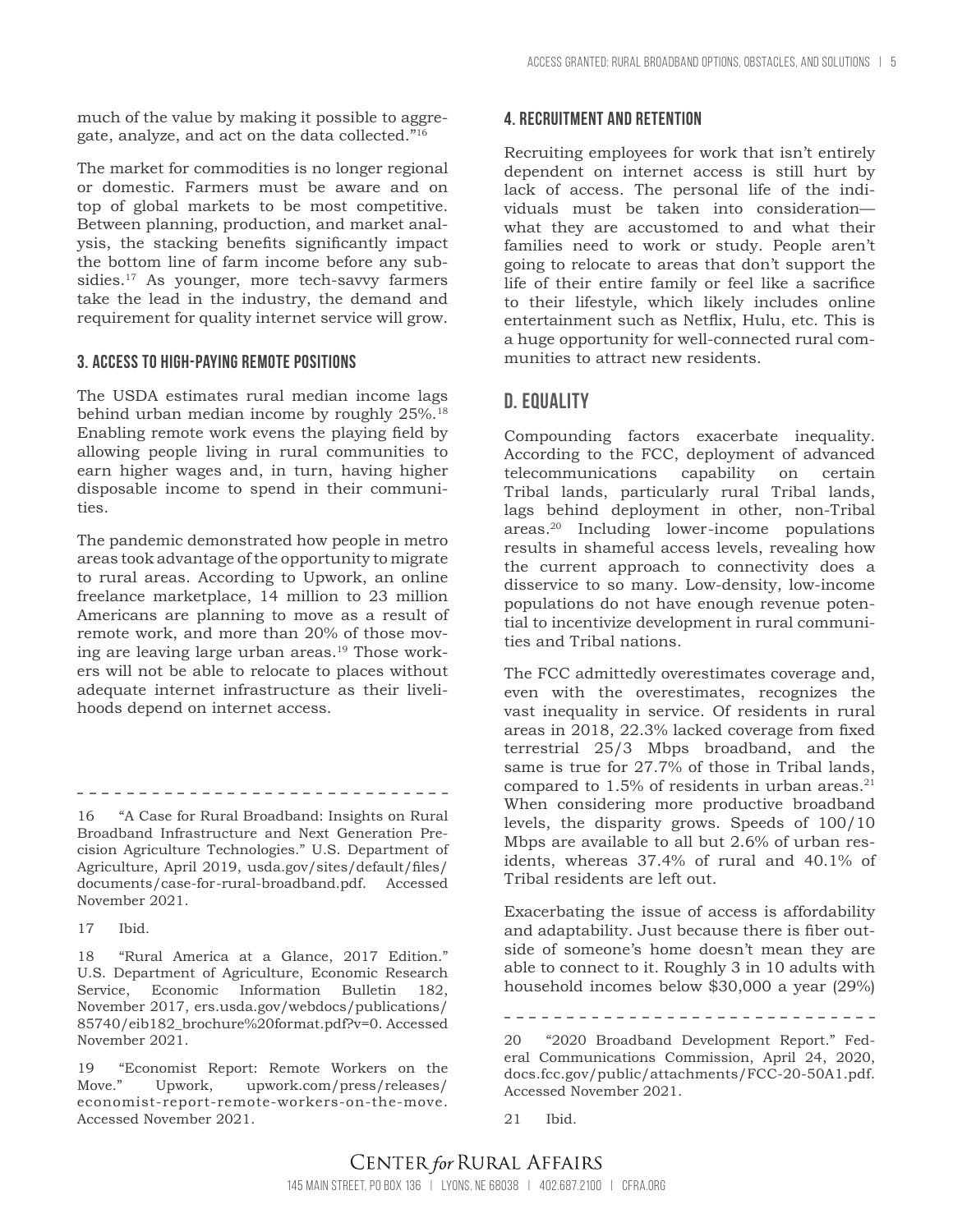don't own a smartphone. More than 4 in 10 don't have home broadband services (44%) or a traditional computer  $(46\%)$ .<sup>22</sup> Without the financial ability to acquire the hardware and internet, large sections of our communities remain unable to participate in the virtual economy and classroom.

#### **E. Climate impact**

Precision agriculture allows farmers to use hightech software and equipment to determine the inputs required to get the maximum possible outputs from their fields. This increase in efficiency allows farmers to not only save money, fuel, fertilizer, and time—creating a powerful economic effect—but also conserves our natural resources. According to USDA, agriculture accounts for 10% to 15% of carbon emissions.<sup>23</sup>

Similar to reducing carbon emissions, maximizing efficiency through technology reduces unnecessary utility usage, and preventing excess is much easier than making up for overuse in other ways. BP estimates total demand for electricity could be reduced by 25% by 2050 with implementation of digital technologies.<sup>24</sup> Everything from managing in-home electricity and water consumption through smart appliances that respond to demand, to industrial-scale technology to save money and energy can contribute to widespread reductions in demand for electricity and water.

\_\_\_\_\_\_\_\_\_\_\_\_\_\_\_\_\_\_\_\_\_\_\_\_\_\_\_\_\_\_\_\_\_ 22 Vogels, Emily A. "Digital divide persists even

as Americans with lower incomes make gains in tech adoption." Pew Research Center, June 22, 2021, pewresearch.org/fact-tank/2019/05/07/digitaldivide-persists-even-as-lower-income-americansmake-gains-in-tech-adoption. Accessed November 2021.

23 "A Case for Rural Broadband: Insights on Rural Broadband Infrastructure and Next Generation Precision Agriculture Technologies." U.S. Department of Agriculture, April 2019, usda.gov/sites/default/files/ documents/case-for-rural-broadband.pdf. Accessed November 2021.

24 "BP Technology Outlook 2018: How technology could change the way energy is produced and consumed." BP, ourenergypolicy.org/wp-content/ uploads/2018/03/bp-technology-outlook-2018.pdf. Accessed November 2021.

A home-based workforce eliminates the need for an office, which requires all of the inputs that contribute to climate change. Our homes will always be climate controlled, but our offices may no longer need to be. We saw how dramatic the impact of reduced movement can be in 2020. Overall, greenhouse gas emissions were reduced by about 7% in 2020 from 2019, or a reduction of about 2.6 billion metric tons of  $CO_2$ .<sup>25</sup> Exactly how much of this can be attributed to increased work from home will take time and data analysis to identify, but closing the office contributed to the reduction.

Climate benefits can also come from a variety of reductions. The wear and tear to public infrastructure such as highways will be reduced by working from home, requiring less maintenance. Less travel to work and school results in reduced greenhouse gas emissions. Meeting online reduces the need for paper materials that are immediately recycled or thrown away.

Without widespread broadband, maximizing impact through emerging technologies will be impossible, and rural communities will further be at a disadvantage compared to urban and global counterparts.

# **III. Barriers to expansion and improvement**

## **A. Connectivity options**

Not all broadband connectivity options are created equally. Outlined below are the pros and cons of several of the most widely available options. We encourage system leaders to consider four key elements when weighing each technology—time x2 and cost x2: How long will deployment take? How long will the system last? How much will

-------------------------------

25 Friedlingstein, Pierre, et al. "Global Carbon Budget 2020." Earth System Science Data, Volume 12, Issue 4, Dec. 11, 2020, essd.copernicus.org/ articles/12/3269/2020. Accessed November 2021.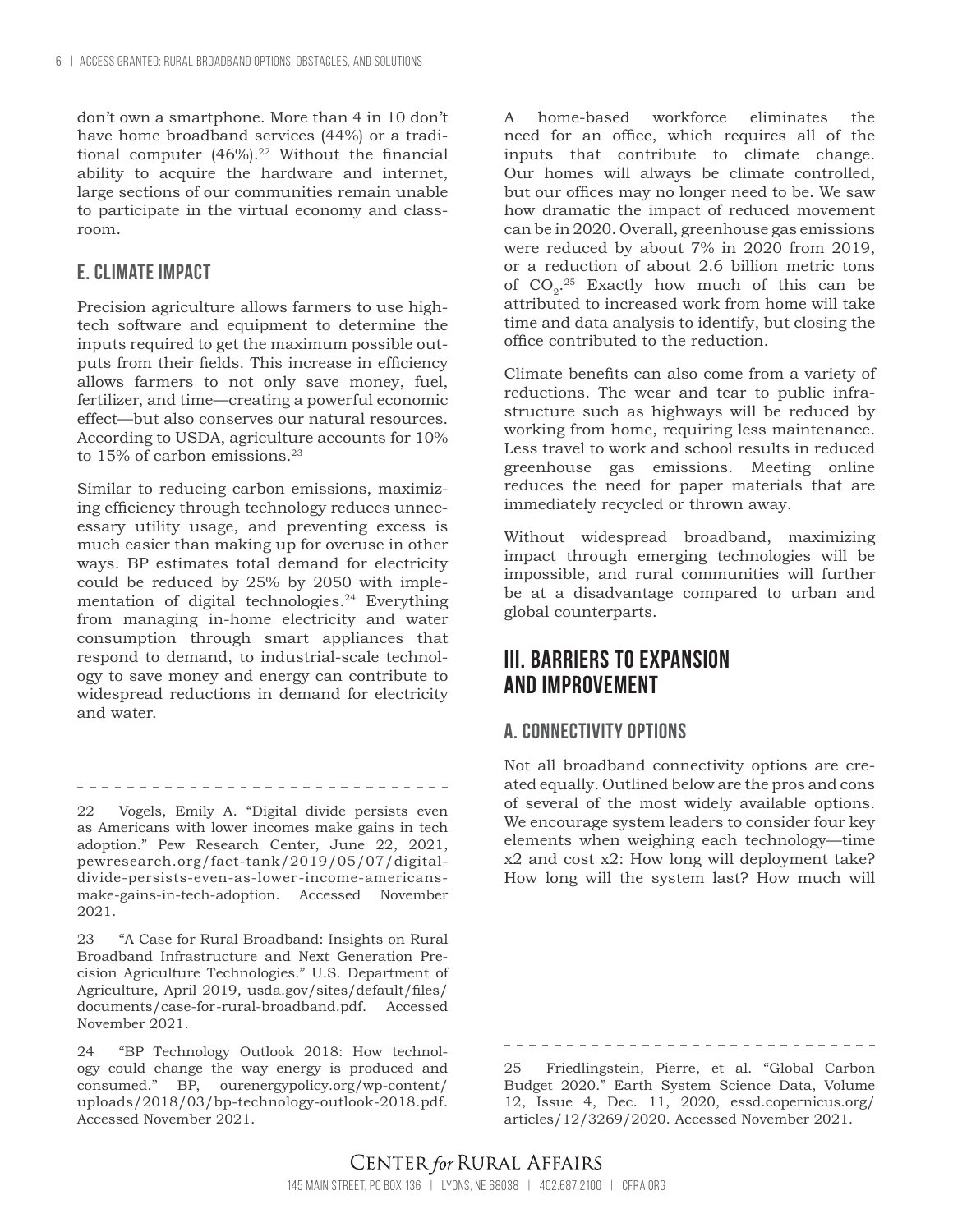| Connectivity<br>option   | <b>Pros</b>                                                                                                                   | Cons                                                                                                                                                   | Download<br>speeds                                                                                                     | Upload<br>speeds     |
|--------------------------|-------------------------------------------------------------------------------------------------------------------------------|--------------------------------------------------------------------------------------------------------------------------------------------------------|------------------------------------------------------------------------------------------------------------------------|----------------------|
| Fiber-optic              | Fast, future proof, reliable,<br>no congestion, increased<br>productivity, quality isn't<br>compromised at long<br>distances. | Expensive, takes more time and<br>planning to deploy.                                                                                                  | 250 to 1,000<br>Mbps                                                                                                   | 250 to 1,000<br>Mbps |
| <b>DSL</b>               | Widely available in rural areas.                                                                                              | Antiquated, no longer supported or<br>built out, deteriorating speed, low<br>capacity, high latency.                                                   | 5 to 35 Mbps                                                                                                           | 1 to 10 Mbps         |
| Cable                    | Mid-range speeds, doesn't<br>suffer from latency.                                                                             | More widely available in metro<br>areas, more widely available in rural<br>areas than fiber but less than DSL,<br>congestion, limited upload capacity. | 10 to 500<br>Mbps                                                                                                      | 5 to 50 Mbps         |
| <b>Fixed</b><br>wireless | Easy to deploy to multiple<br>users at once, relatively<br>inexpensive, low latency.                                          | Obstruction, mid-range speeds,<br>weather interference, can be more<br>expensive, important factors depend<br>on provider.                             | Speeds range widely<br>depending on provider and<br>can reach 1 Gbps.                                                  |                      |
| Mobile<br>hotspot        | Targeted usage, widely<br>available, mobile.                                                                                  | Weather interference, slow in rural<br>areas, rain fade, many factors depend<br>on the plan.                                                           | Speeds range widely<br>depending on location.<br>50 Kbps to 2 Mbps (3G),<br>5 Mbps to 50 Mbps (4G).                    |                      |
| <b>Satellite</b>         | Potential, capable of reaching<br>difficult to access areas with<br>fast speeds.                                              | Higher latency, rain fade, obstruction,<br>unreliable, expensive.                                                                                      | 100 to 200 Mbps with brief<br>periods of no connectivity.<br>Potential to increase as more<br>satellites are deployed. |                      |

## **Table 1: Connectivity option comparison chart**

installation cost? And how much will the system cost users? See Table 1 for additional connectivity option comparisons.<sup>26, 27,28</sup>

#### **1. Fiber-Optic**

The gold standard of broadband and easily the most future proof option, fiber-optic is what most would choose if all else were equal.

--------------------------------

26 Cooper, Tyler. "DSL vs Cable vs Fiber: Comparing Internet Options." BroadbandNow, Oct. 27, 2021, broadbandnow.com/guides/dsl-vs-cable-vs-fiber. Accessed November 2021.

27 Chandra, Sumit, et al. "Closing the K-12 Digital Divide in the Age of Distance Learning." Common Sense Media, Boston Consulting Group, 2020, commonsensemedia.org/sites/default/files/uploads/ pdfs/common\_sense\_media\_report\_final\_7\_1\_3pm\_ web.pdf. Accessed November 2021.

28 "Order Starlink." Starlink, starlink.com. Accessed November 2021.

Fiber-optic offers the fastest speeds and is the longest-lasting infrastructure option. Fiber doesn't get congested when multiple users are active and is the best option for not just consumption but productivity. For example, to stream movies via the internet the download speed is important, but to have two-way interaction with video conferencing (for example, Zoom), users need adequate upload bandwidth, which fiber can provide.

At \$1 to \$6 per foot before installation, fiber is also one of the most expensive options. $29$ The cost is why rural areas are rarely served by fiber. Organizing the installation and putting it into the ground also takes longer. The larger investment in time and money to install fiber networks is rewarded by longerlasting, higher-quality, and more reliable infrastructure.

29 Collins, Tom. "How Much Does it Cost to Install Fiber Optic Internet in My Building?" Atlantech Online, Jan. 15, 2020, atlantech.net/blog/how-much-doesit-cost-to-install-fiber-optic-internet-in-my-building. Accessed November 2021.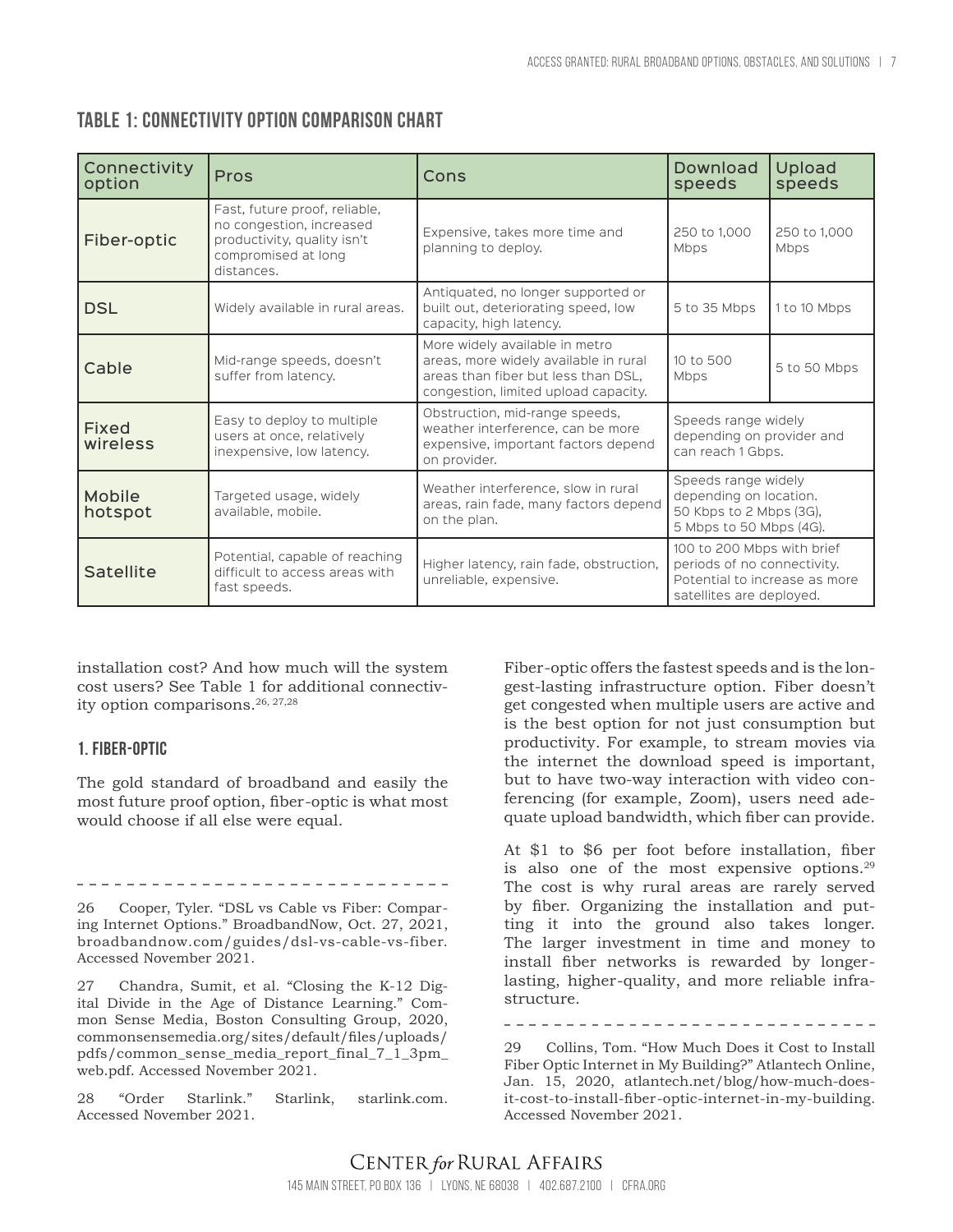Although costs are higher to deploy fiber, it pales in comparison to other projects. For example, constructing a two-lane, undivided road in a rural locale will set you back between \$2 million and \$3 million per mile. $30$  Suddenly, the \$20,000 to \$30,000 per mile price for fiber deployment doesn't seem so bad.

Local governments should use public funds for infrastructure that will last, and broadband infrastructure that has the longest longevity is fiber; therefore, targeting public money for deployment is the smartest investment.<sup>31</sup> The private sector can invest in shorter-term assets, but the public funds should target fiber networks. The cost of implementing fiber, when amortized over the life of the infrastructure and combined with the benefits, make it a clear winner.

#### **2. DSL**

Digital Subscriber Line, more commonly referred to as DSL, is the most-used broadband technology in rural communities in the U.S.32 Although it is prevalent, it is often the slowest option, and speeds deteriorate the farther the location is from the internet source—an issue for rural areas where homes are spread out.

DSL is the copper wire telephone companies have run to homes for phone lines. If your internet bill includes a phone number for a landline or a modem is connected to a phone jack, you probably have DSL internet. Since these networks were originally designed for voice transmission,

. . . . . . . . . . . . . . . . . .

30 Elswick, Frank. "How Much Does It Cost to Build a Mile of Road?" Midwest, Jan. 5, 2016, blog.midwestind.com/cost-of-building-road. Accessed November 2021.

31 Machles, Maren. "Speed Vs. Longevity: Rethinking How We Fund Rural Broadband." Community Networks, Community Broadband Bits Podcast, Episode 455, April 13, 2021, muninetworks.org/ content/speed-vs-longevity-rethinking-howwe-fund-rural-broadband-episode-455-communitybroadband. Accessed November 2021.

32 Gallardo, Roberto, and Brian Whitacre. "A Look at Broadband Access, Providers and Technology." Purdue University Center for Regional Development, August 2019, pcrd.purdue.edu/wp-content/ uploads/2020/09/008-A-Look-at-Broadband-Access-Providers-and-Technology-4.pdf. Accessed November 2021.

they don't have the capacity for current needs and are usually around 6 Mbps download.<sup>33</sup> DSL also suffers from latency issues, which are a problem for gamers and remote meetings alike.

Large providers, such as AT&T, have started phasing out service and repairs to DSL networks with no plans to replace them with something else.34 Areas where DSL is the primary option need to begin developing alternative technologies for when the network fails.

#### **3. Cable**

Cable is the last primary in-the-ground option. Cable is distributed by television companies like Comcast or Charter Communications for cable television, hence the name. It is the coaxial cable we screw into our televisions to receive more channels and it is capable of transmitting data for the internet. Cable is more widely available in urban areas, and it is still more widely available in rural areas than fiber optic, but it has less of a footprint than DSL in rural areas.35

Similar to DSL, the purpose of cable was originally for something other than internet, so it is not an ideal option for modern-day internet usage. It also has limited upload speeds, which affect productivity and congestion during peak usage.

33 "What Kind of Internet Connection Is DSL?" What is my IP Address, whatismyipaddress.com/dsl. Accessed November 2021.

34 Brodkin, Jon. "AT&T's DSL Phaseout Is Leaving Poor, Rural Users Behind." ARS Technica, Oct. 5, 2020, arstechnica.com/tech-policy/2020/10/lifein-atts-slow-lane-millions-left-without-fiber-ascompany-kills-dsl/2. Accessed November 2021.

35 Gallardo, Roberto, and Brian Whitacre. "A Look at Broadband Access, Providers and Technology." Purdue University Center for Regional Development, August 2019, pcrd.purdue.edu/wp-content/ uploads/2020/09/008-A-Look-at-Broadband-Access-Providers-and-Technology-4.pdf. Accessed November 2021.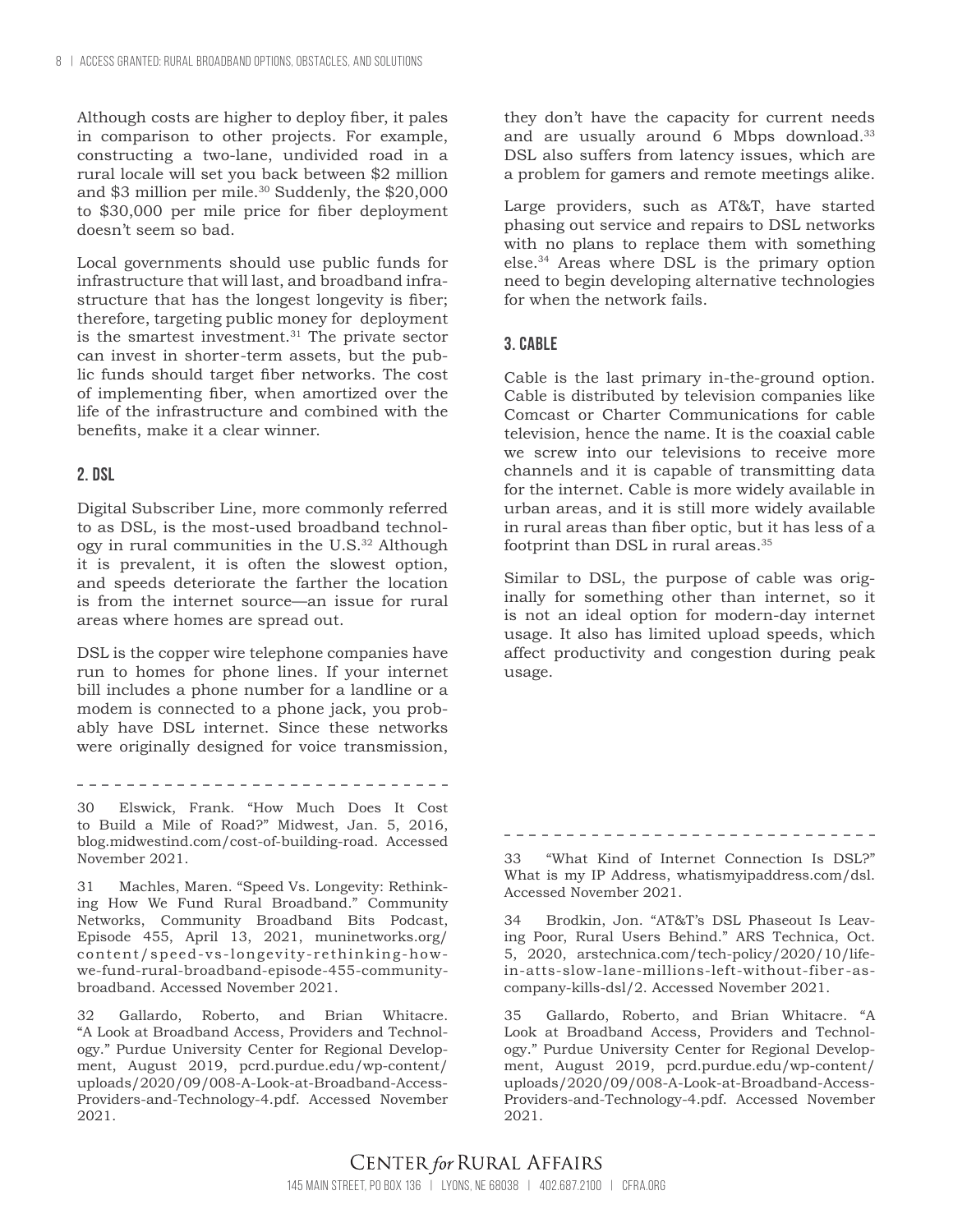#### **4. Fixed wireless**

Fixed wireless internet comes from a device on a tower or other tall structure distributed to nearby receivers at the user's location wirelessly think satellite TV that aims at a visible tower rather than space. The tower is connected to a fiber optic line and transmits that signal through the air. This technology requires line-of-sight, so physical obstructions, such as trees, geography, and buildings, can prohibit users from access. Areas that suffer from spotty cell phone reception often struggle with fixed wireless, too (i.e. valleys).

The ease and relatively low cost of installing an access point can help promote competition in rural areas and give users an option. This option is often slightly more expensive to the end user for the speed received, which may be due to the ownership model. Fixed wireless companies are typically smaller, have smaller customer bases, and are more agile in responding to issues.36

Anything that isn't in the ground can suffer from not only obstruction issues, but also weather interference. Rain and snow can temporarily lower speeds due to micro obstruction, referred to as "rain fade."

#### **5. Mobile Hotspot**

Mobile hotspots are a way to spot-treat connectivity. During the pandemic, we saw many school districts give hotspots to their students as a quick fix to accessing remote classrooms. Smartphones can serve as hotspots, and separate hotspots can be purchased from cell service providers. The devices use cellular networks to provide internet on a limited basis.

The biggest advantage of a mobile hotspot is in its name—it's mobile. Users can take it with them wherever there is sufficient cell coverage by the same provider.

In rural areas where cell phone coverage is weak and 3G or 4G isn't always available, mobile hotspots will not work. Users in metro areas with more robust cellular networks, including 5G,

\_\_\_\_\_\_\_\_\_\_\_\_\_\_\_\_\_\_\_\_\_\_\_\_\_\_\_\_\_\_\_\_\_\_

36 Cooper, Tyler. "Fixed Wireless Internet in the USA." BroadbandNow, March 23, 2021, broadbandnow.com/Fixed-Wireless. Accessed November 2021.

are more likely able to use mobile hotspots without issue.

However, mobile hotspots can be expensive for what the user gets, particularly if there is a data cap included in the user's plan.

## **6. Satellite**

Satellite is still the wild card of broadband internet. It has historically come with a slough of problems, including lag, rain fade, slow speeds, unreliability, and it is expensive to both the user and provider. The advantages are that it can provide internet access in previously "unservable" areas, such as extremely remote locations and places with extraordinarily difficult terrain. There is potential for sweeping coverage but with an entirely different set of challenges than other technologies.

In an effort to fund space travel to Mars, Elon Musk has established a satellite service called Starlink that may help rural communities get connected.37 In the U.S. alone, the market for Starlink is \$20 billion—15% to 20% of the population that is unserved and underserved by traditional broadband markets. The current costs limit the market penetration. The setup kit sells for \$499, plus a subscription of \$99/month. However, considering the cost per Mbps, it may be worth it to many users.

Starlink is deploying more and more low-orbit satellites to which users can connect. These satellites are close to Earth, which reduces latency, a common complaint of other satellite systems. As more satellites are put into orbit, user experience will improve via better speeds, less latency, more availability, and fewer outages. Due to strictly limited availability to people who live between 44 and 53 degrees latitude in the orbit of Starlink satellites, this is not a viable option for all communities.

Also, a completely clear line of sight is required for Starlink to work, so trees, outbuildings, and even poles will cause outages.

37 Condos, Davis. "How A Project To Get Humans To Mars Could Solve The Rural Internet Problem." National Public Radio, Feb. 16, 2021, npr. org/2021/02/16/968457180/how-a-project-to-gethumans-to-mars-could-solve-the-rural-internet-problem. Accessed November 2021.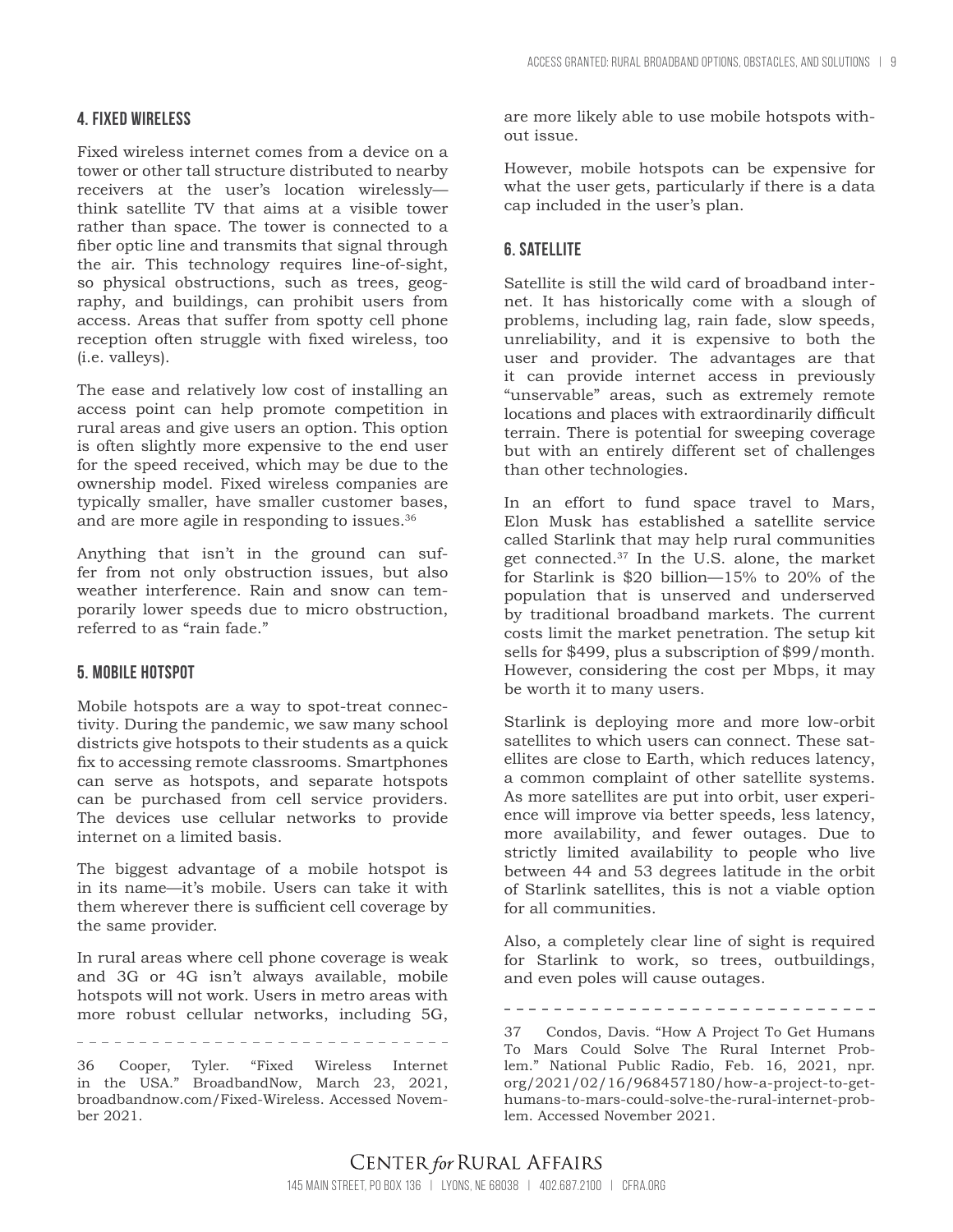Starlink isn't the only satellite option and has competition, including another big name in the tech space. Project Kuiper by Amazon isn't as far along in the process, but the prototype offers speeds up to 400 Mbps.<sup>38</sup>

## **B. Poor mapping**

The FCC admits its data is flawed, writing in a report, "It is not necessarily the case that every household, housing unit, or person will have coverage from a given service in a census block that this report indicates is served. Therefore, as the Commission has previously explained, this analysis likely overstates the coverage experienced by some consumers, especially in large or irregularly-shaped census blocks."39 The FCC continues to use the census block data metrics to maintain consistency and measure progress, though determining exactly who and where is underserved is impossible if relying on the FCC alone.

Corporations that receive federal dollars to build broadband networks are asked to selfreport to the federal government upon completion. This can be a problem because they use the same standard as the FCC census blocks. The federal government's maps then reflect this self-reporting. Under that system, companies can provide service to one home in a block and claim it is covered while the neighbors are left disconnected.40 This practice ends up blocking rural competition because it is no longer cost-effective for another company to come into the same area to build up the network because it is not eligible for subsidies since, as far as the federal government is concerned, the region is covered.

38 Kan, Michael. "Amazon's Satellite Internet Service Starts to Take Shape With Antenna Prototype." PC Magazine, Dec. 16, 2020, pcmag.com/news/amazonssatellite-internet-service-starts-to-take-shapewith-antenna-prototype. Accessed November 2021.

39 "2020 Broadband Development Report." Federal Communications Commission, April 24, 2020, docs.fcc.gov/public/attachments/FCC-20-50A1.pdf. Accessed November 2021.

40 "Broadband Infrastructure Program." BroadbandUSA, National Telecommunications and Information Administration, broadbandusa.ntia.doc. gov/resources/grant-programs/broadbandinfrastructure-program. Accessed November 2021.

# **STARLINK**

Starlink is now available for order to a limited number of users in your coverage area. Placing your order now will hold your place in line for future service. Orders will be fulfilled on a first-come, firstserved basis.



During beta, users can expect to see data speeds vary from 50Mb/s to 150Mb/s and latency from 20ms to 40ms in most locations over the next several months as we enhance the Starlink system. There will also be brief periods of no connectivity at all.

As we launch more satellites, install more ground stations and improve our networking software, data speed, latency and uptime will improve dramatically.

The Starlink team will provide periodic updates on availability as we launch more satellites and expand our coverage area.

Starlink is targeting coverage in your area in mid to late 2021. You will receive a notification once your Starlink is ready to ship.

| <b>Due Today</b>    | \$99.00     |
|---------------------|-------------|
| Est. Tax            | calculating |
| Shipping & Handling | \$50.00     |
| Service             | \$99.00 /mo |
| Hardware            | \$499.00    |

The author of this white paper lives in southwest Minnesota and qualified for Starlink Beta. She was sent this information by Starlink in February 2021. | Screenshot by Molly Malone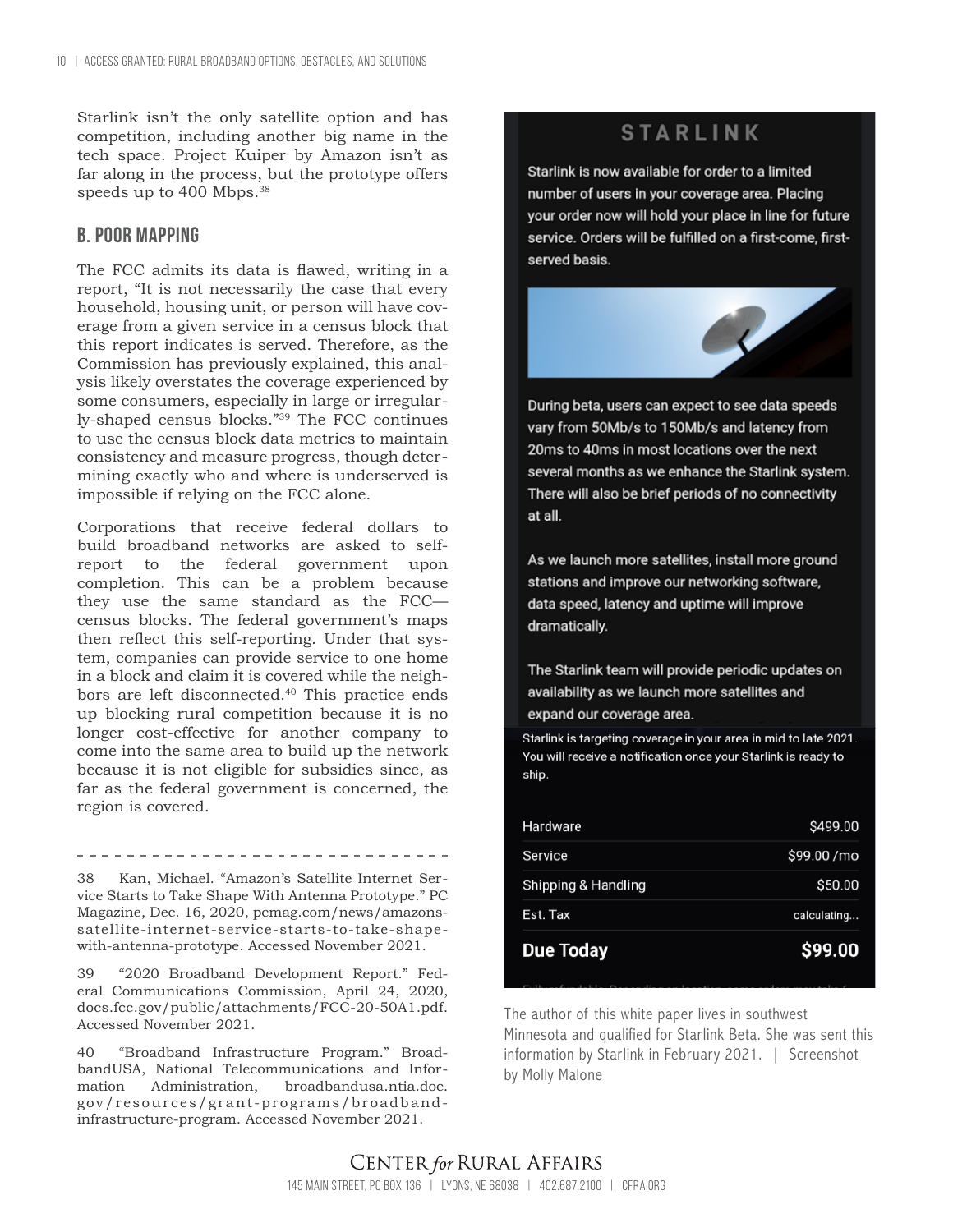A desire to compensate for mapping shortfalls is why grassroots initiatives exist for individuals to self-report their internet availability and speed. This crowdsourcing approach attempts to fill the gaps left by census block tracking of federal systems.

The FCC has a speed test for individuals to take from anywhere in the U.S. to demonstrate actual, rather than reported, speeds. Unfortunately, it's not as simple as going to a website and requires users to download an application to run the test. The app can be found in major app stores by searching "FCC Speed Test."41

Still, demand remains for a standardized tool for accurate and equal comparisons that is easily accessible.

## **C. Costs**

Costs are a primary barrier to broadband expansion in rural communities.

Rural areas run into the same problem with broadband as with other infrastructure projects and services. Rural communities are often left unserved or underserved simply due to economics—the return on the investment is so far into the future these areas get pushed to the bottom of the expansion list without subsidies.

The pandemic so drastically demonstrated the need for internet access that more funding than ever has been dedicated to broadband expansion.42 According to some estimates, getting all of rural America online will take at least \$80 billion, and recent federal funding totals about \$60

41 "Broadband Data Collection Consumer Information." Federal Communications Commission, fcc.gov/ BroadbandData/consumers#speed-test. Accessed November 2021.

42 Varn, Jake. "Governors Start 2021 By Expanding Access To Broadband." National Governors Association, Feb. 16, 2021, nga.org/news/commentary/ governors-expanding-access-broadband-2021. Accessed November 2021.

billion, leaving a gap of  $$20$  billion.<sup>43,44</sup> The federal government has demonstrated the ability to reallocate funding in response to pandemic needs and could do so again for broadband infrastructure development. Direct government payments to farmers in 2020 totalled \$46 billion when the previous record was \$10 billion.<sup>45</sup> There is a clear, demonstrated need, and a one-time, targeted allocation similar to the boost in farm payments could connect rural communities in one fell swoop.

Costs include not only building out infrastructure, but also ensuring affordability. There will always be expenses for internet service providers, including network maintenance, customer service, taxes, and new expansion. The businesses need to be able to earn enough to cover these costs, which can be a higher percentage of earnings in rural areas when compared to urban areas. To cover costs for customers in sparsely populated areas, prices may be higher, effectively pricing out customers from connecting despite service being available. According to one study by Cornell University, a rural internet service provider would need to charge \$231 per month for its high-speed service option to be feasible.46

\_\_\_\_\_\_\_\_\_\_\_\_\_\_\_\_\_\_\_\_\_\_\_\_\_\_\_\_\_\_\_ 43 de Sa, Paul. "Improving the Nation's Digital

Infrastructure." Federal Communications Commission, Jan. 19, 2017, fcc.gov/document/improvingnations-digital-infrastructure. Accessed November 2021.

44 "Bipartisan Infrastructure Investment and Jobs Act." The White House, Aug. 2, 2021, whitehouse.gov/ briefing-room/statements-releases/2021/08/02/ updated-fact-sheet-bipartisan-infrastructureinvestment-and-jobs-act. Accessed November 2021.

45 Charles, Dan. "Farmers Got A Government Bailout In 2020, Even Those Who Didn't Need It." National Public Radio, Dec. 30, 2020, npr.org/2020/12/30/949329557/farmers-got-agovernment-bailout-in-2020-even-those-who-didntneed-it. Accessed November 2021.

46 Dean, James. "Building networks not enough to expand rural broadband." Cornell Chronicle, Cornell University, March 5, 2021, news.cornell.edu/ stories/2021/03/building-networks-not-enoughexpand-rural-broadband. Accessed November 2021.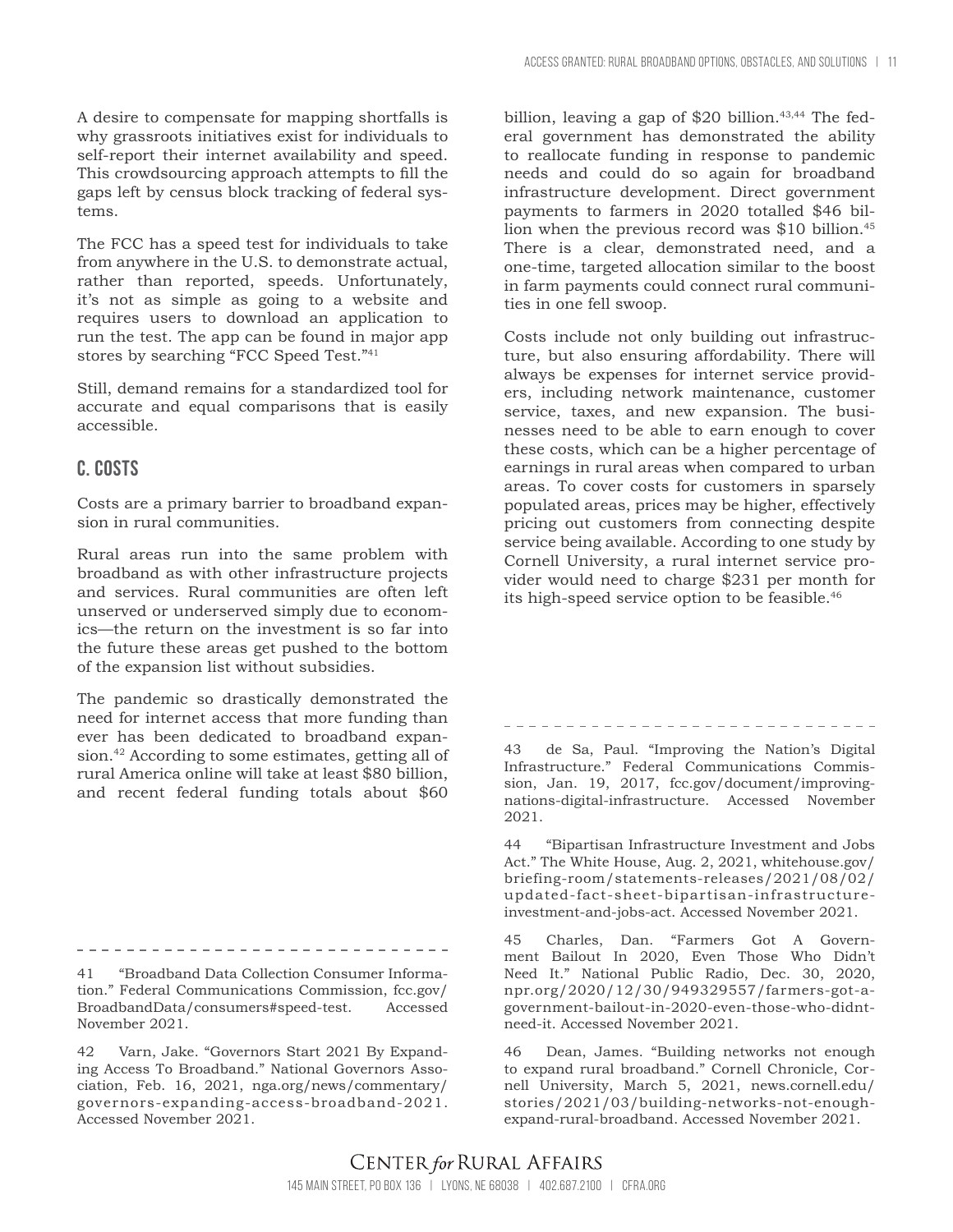## **D. Local responsibility**

Federal programs exist and continue to be developed to support broadband expansion and access, but they are riddled with delays, mismanagement, and subpar standards.

The \$3.2 billion Emergency Broadband Benefit program provides families with up to \$50 toward their internet expenses and \$75 if on Tribal lands. It also chips in up to \$100 toward the purchase of a device. $47$  However, the program was launched in spring 2021—a full year after the pandemic forced us all into our homes. The program expires six months after the pandemic is declared over by the U.S. Department of Health and Human Services, or when funding dries up.<sup>48</sup>

Local governments are better positioned to respond quickly and efficiently to their constituents' needs. In general, metro areas have better connectivity options, but that isn't always the case. In Minnesota, the No. 1-ranking county for 25/3 broadband is Red Lake County, population just over 4,000, located in northern Minnesota, with 99.9% coverage. The second is Rock County on the border of Minnesota and South Dakota. Hennepin County, home to Minneapolis, ranks ninth.49

How did these rural counties top the densely populated metro areas for coverage? They had local champions who aggressively sought funding and partnered with providers. Unfortunately, not every community has a local champion or the capacity and expertise to navigate the complex sources of funds. The funding that has come out in response to the pandemic is often overwhelm-

47 "Emergency Broadband Benefit." Federal Communications Commision, fcc.gov/broadbandbenefit. Accessed November 2021.

48 Romm, Tony. "Millions of low-income Americans to get up to \$50 subsidies for their monthly Internet bills under newly finalized U.S. program." The Washington Post, Feb. 26, 2021, washingtonpost. com/technology/2021/02/26/broadband-internetsubsidies-coronavirus. Accessed November 2021.

49 Treacy, Ann. "2020 MN Broadband County Ranking for 25/3 speeds – how do you rank?" Blandin on Broadband, Blandin Foundation, May 22, 2020, blandinonbroadband.org/2020/05/22/2020 mn-broadband-county-ranking-for-25-3-speeds-howdo-you-rank. Accessed November 2021.

ing, and sorting through the programs could be at least a full-time job. Rural, sparsely populated areas may not have the resources to manage funding systems. Many townships burned by burdensome applications and reporting requirements from prior federal funds neglected to apply for hundreds of thousands of dollars in American Rescue Plan funding that could have been used for broadband projects.50 With the average size of a township in Minnesota totalling just 513 residents, it doesn't take much for one of the 1,781 townships to deem it not worth it.<sup>51</sup>

# **IV. Actions for improvement**

The following are ways to improve broadband via a variety of approaches.

# **A. Consumer action**

The FCC is aware its mapping via census blocks is faulty and needs input directly from consumers to improve, and it has developed a tool for consumers to share their real-life experiences with broadband.<sup>52</sup> In 2020 alone, the FCC received more than 18,000 complaints through its Consumer Complaint Center about internet availability and more than 6,000 complaints about internet speed.<sup>53</sup> Although the form is easy to complete, it lacks clear instructions and feels informal for a federal agency. Data collected will

\_\_\_\_\_\_\_\_\_\_\_\_\_\_\_\_\_\_\_\_\_\_\_\_\_\_\_\_\_\_\_

50 Van Berkel, Jessie. "As deadline looms, hundreds of Minnesota townships could lose out on American Rescue Plan." Star Tribune, Sept. 30, 2021, startribune.com/as-deadline-looms-hundreds-ofminnesota-townships-could-lose-out-on-americanrescue-plan-dollars/600102491. Accessed November 2021.

51 "Providing Townships With Resources & Support." Minnesota Association of Townships, mntownships.org. Accessed November 2021.

52 Engebretson, Joan. "To Help Improve Broadband Maps, Consumers Will Have Input on FCC Broadband Data Collection." Telecompetitor, March 23, 2021, telecompetitor.com/to-help-improvebroadband-maps-consumers-will-have-input-on-fccbroadband-data-collection. Accessed November 2021.

53 "Internet Issues Associated with Complaints 2021 YTD." Federal Communications Commission, opendata.fcc.gov/Consumer/Internet-Issues-Associated-with-Complaints-2020YTD/3jay-prd4. Accessed November 2021.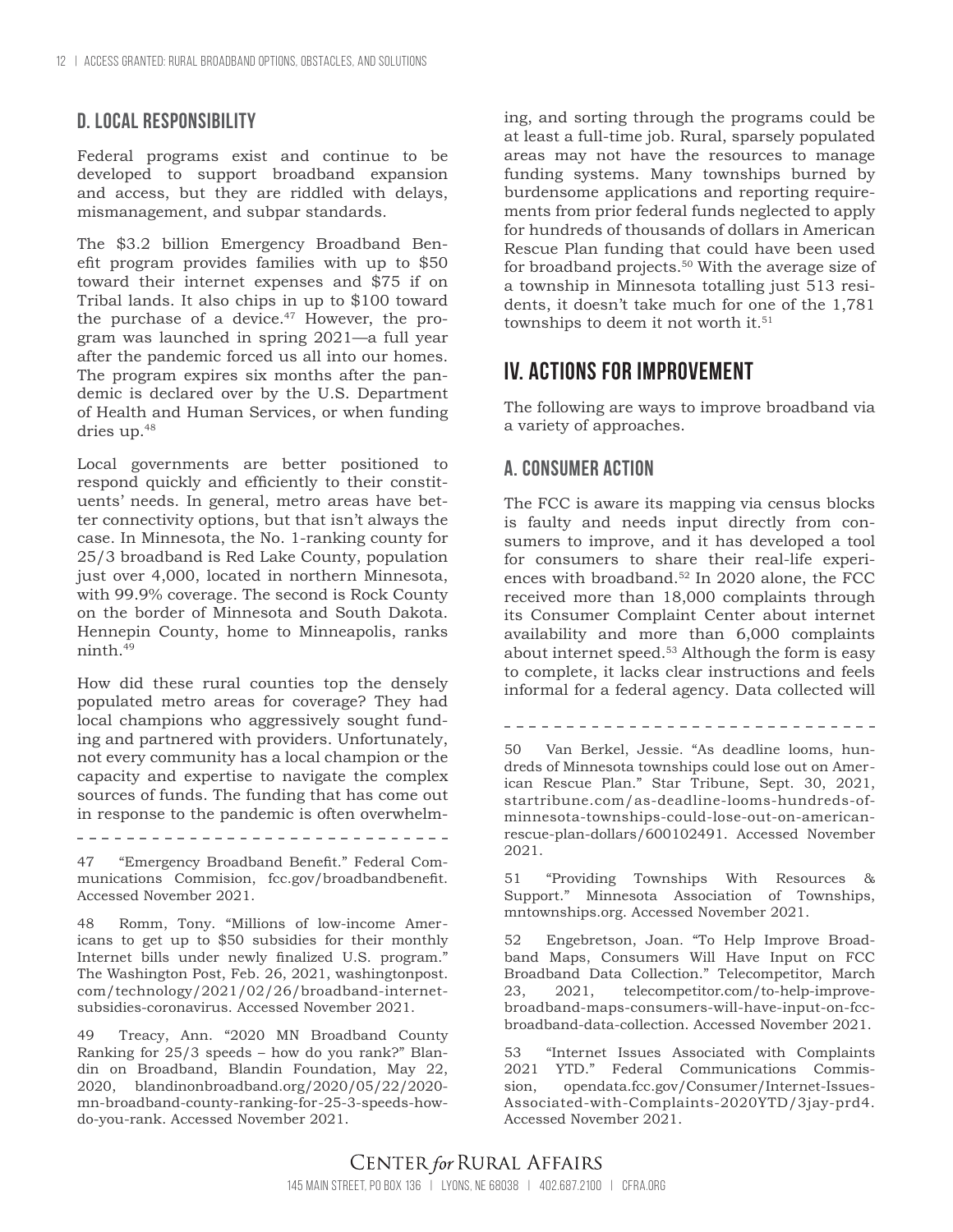be used to inform policy making and potential enforcement. Find the form at consumercomplaints.fcc.gov.

If there is an office of broadband development in your state, it may have a similar tool for submitting complaints. Users can also contact their internet service provider or neighboring internet service providers if speeds are not what is being paid for or to express interest in a nearby service to encourage expansion.

In Nebraska, residents can test their speed as part of a statewide initiative launched in February 2021.

Nebraska and Minnesota offer a similar speed test for their respective states. The tests not only show where gaps in coverage exist, but also what providers are available, costs, and the speed they provide to actual users.

Find the Nebraska test at nebraskaspeedtest.org and the Minnesota test at mnruralbroadband coalition.com/speedtest.

#### **B. Community actions**

Internet service providers are already operating where they know they are going to make money. What is left are the places where there isn't a high return on their investment—often rural and poor communities. Consideration is important for the following four factors to avoid waste and maximize utility: time to build, longevity of the final product, cost to deploy, and cost to the end user. Each factor will affect decisions throughout the planning process and adoption of the final technology in practice. The project isn't cheaper if the price to the end user is more expensive.54

For example, if deploying one type of technology is quick and cheap, one must consider how long it will last. Investing in something too short-term may not be the best use of resources as it won't serve consumer needs as they use more and more bandwidth. FCC statistics show data usage in an

\_\_\_\_\_\_\_\_\_\_\_\_\_\_\_\_\_\_\_\_\_\_\_\_\_\_\_\_\_\_\_\_

54 Machles, Maren. "Speed Vs. Longevity: Rethinking How We Fund Rural Broadband." Community Networks, Community Broadband Bits Podcast, Episode 455, April 13, 2021, muninetworks.org/ content/speed-vs-longevity-rethinking-howwe-fund-rural-broadband-episode-455-communitybroadband. Accessed November 2021.

average household in the U.S. has increased 38 times in just 10 years.<sup>55</sup>

Conversely, if the longest-lasting technology will end up being so costly to both the installer and the users that only a few users will both have access and be able to afford it, other options may be better. In rural communities, the best solution is often a mix of technologies.

A broadband task force can work to organize, plan, prepare, and seek funding. This includes determining exactly who, what, and where to focus. Who are the providers and potential providers in the community? Do local electric co-ops provide service? Could they? Who lacks access? Where are connectivity gaps? What type of technology would suit the needs of the people and the terrain? What do users need and want? Where can funding come from? What are potential ownership structures and which fit? Trust is critical to the success of a community task force to ensure information is accurate and solutions actually solve problems.

Representatives from the community can contact providers and simply ask what they need to build out their infrastructure in the area. One item an internet service provider may request is a letter of support from stakeholders, including businesses and institutions. Organizing letters of support to bolster applications is a tangible, free way to increase the chance of better connectivity. For some types of funding, internet service providers and local governments may need letters of support from the community.

Lead for America has partnered with Land O'Lakes to create the American Connection Corps.56 According to Lead for America, the Corps will "mobilize leaders to return to their hometowns to coordinate broadband development and digital inclusion locally, and across the country." The Corps launched in 2021 with 50 fellows in 12 states for two-year placements.

55 Toledo, Rob. "Report: The Average Household's Internet Data Usage Has Jumped 38x in 10 Years." DecisionData.org, April 17, 2020, decisiondata. org/news/report-the-average-households-internetdata-usage-has-jumped-38x-in-10-years. Accessed November 2021.

56 "American Connection Project." Lead for America, lead4america.org/american-connection-corps. Accessed November 2021.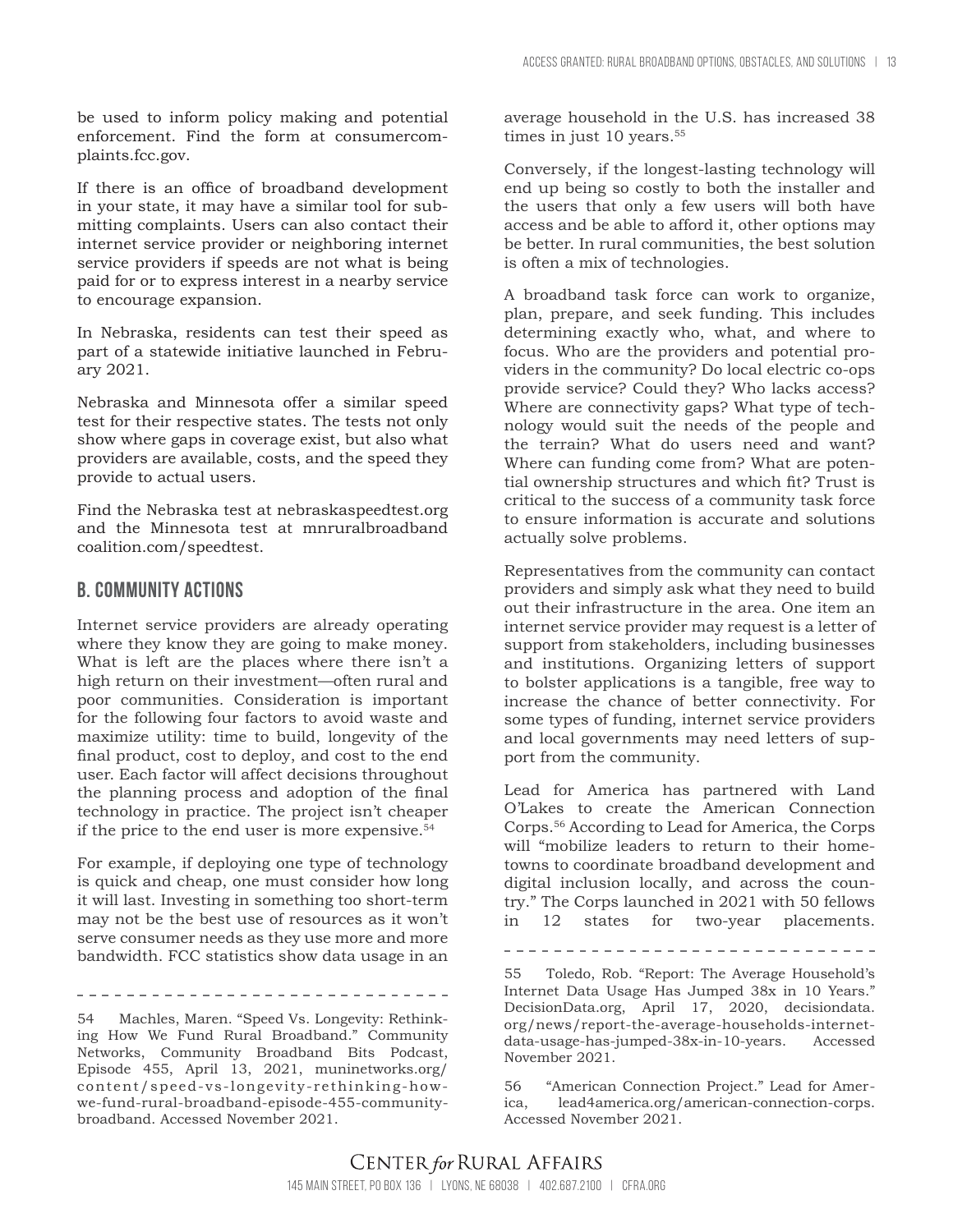Communities can apply to host a fellow, and individuals can apply to be a fellow. The program takes a "homecomer" approach and tries to place fellows in communities they consider home to maximize connection and impact.

The Island Institute offers a detailed guide to community-driven broadband at islandinstitute. org/priorities/building-resilient-communities/ broadband. This approach is geared toward rural communities and offers worksheets to facilitate the process.

Even if funding isn't identified, communities must plan now to identify shovel-ready projects. Infrastructure-heavy projects like broadband have longer timelines and can take around two years from inception to completion—sometimes longer.

An example of when it would have been advantageous to have a plan in place even without funding identified was when federal assistance came to communities during the COVID-19 pandemic. Funding through the Coronavirus Aid, Relief, and Economic Security (CARES) Act, could have been used for broadband expansion at a critical time of need, but the time constraints tied to the program limited communities from using the unexpected funds for broadband projects. However, communities that had shovel-ready projects were able to significantly subsidize their broadband expansion by applying for CARES funds.

## **C. Policy**

Popular opinion supports expanding broadband more than ever, so now is an ideal time for lawmakers to support greater connectivity. At the same time, when public funds are used for infrastructure, it is the responsibility of those spending the money to work in the best interests of the taxpayers.

The National Conference of State Legislatures rounded up what each state was considering in 2021 with a summary of what the legislation entailed. Predictably, the year was busy for broadband, with 47 states, the District of Columbia, and Puerto Rico all considering broadband-related legislation. Most of the bills considered related to connecting those who are underserved and in rural communities—263 bills all together.<sup>57</sup>

The following are high-impact policies that can be broadly implemented in rural areas to expand broadband. There is no shortage of solutions to broadband expansion, however, the following have been proven successful and cover a variety of approaches.

The most common argument dismissing the feasibility of rural broadband expansion is that it is not economically advantageous to providers of the service. The cost of serving sparsely populated areas outweighs the benefits, so much so that rural users may never see reliable broadband. Without government intervention, inequality between rural and urban areas grows. Policies addressing the cost issue will have the largest impact on rural broadband expansion.

#### **1. Rural electricity model**

Using policy to connect rural communities isn't a novel concept. In 1935, President Roosevelt enacted the Rural Electrification Act (REA) using the Emergency Relief Appropriation Act. The goal of the REA was to get electricity to rural communities. Through low-interest loans and other policies, the agency helped the number of electrified rural farms increase from 11% to 97% by 1960. The arguments against electrifying rural areas were the same we hear against fiber-optic deployment—it is expensive to put in and companies won't make enough money in sparsely populated areas to cover the costs. However, the REA programs cost just \$825 per mile rather than the \$1,500 to \$2,000 per mile estimated by private electric companies. By 1943, 380,000 miles of power lines had been installed.58 Government entities may consider how this model can be adapted to the present and what rules and regulations would ensure successful implementation.

57 Morton, Heather. "Broadband 2021 Legislation." National Conference of State Legislatures, July 7, 2021, ncsl.org/research/telecommunications-andinformation-technology/broadband-2021-legislation. aspx. Accessed November 2021.

-------------------------------

58 "Rural Electrification Administration (REA) (1935)." The Living New Deal, Nov. 18, 2016, livingnewdeal.org/glossary/rural-electrificationadministration-rea-1935. Accessed November 2021.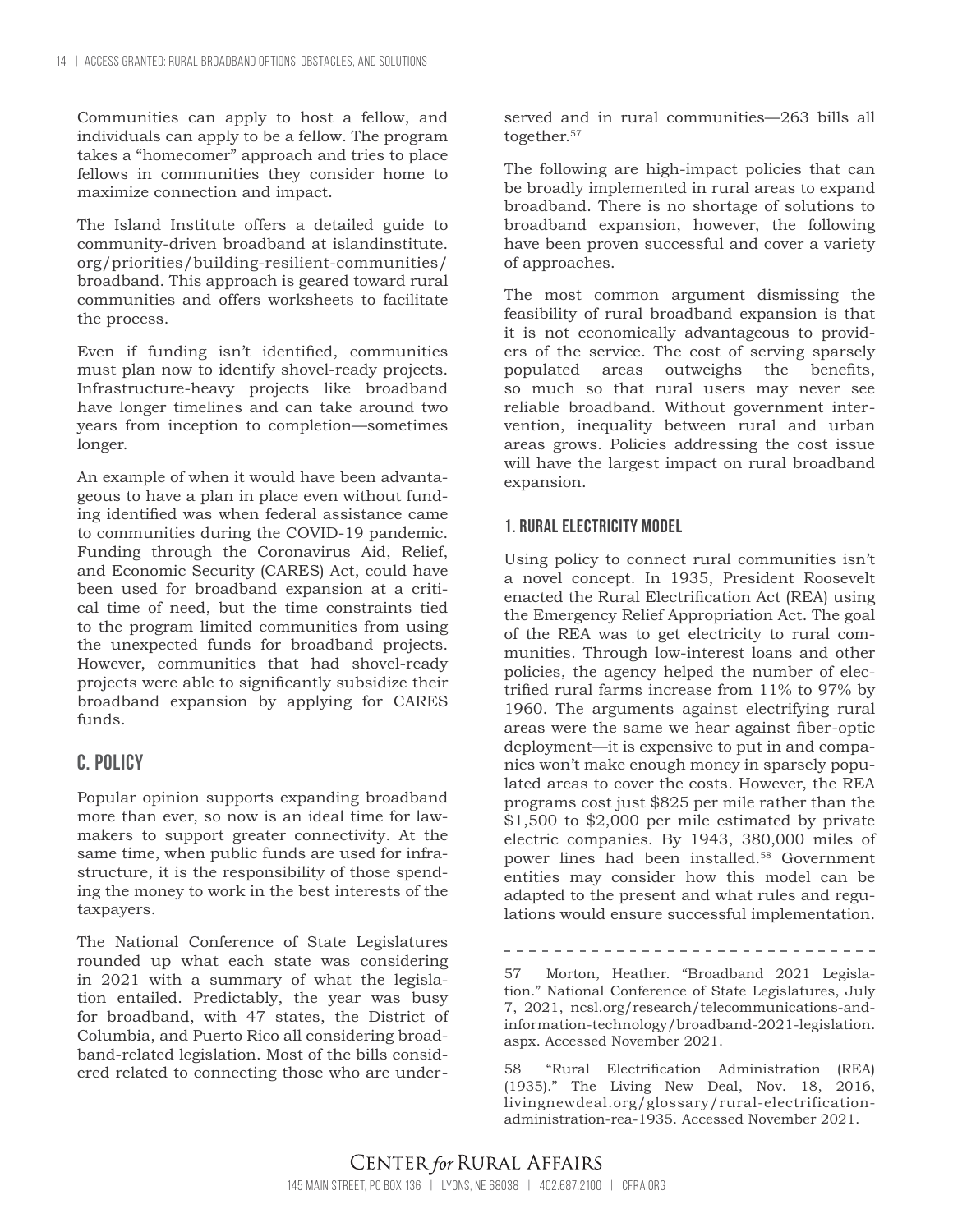#### **2. Pole attachments**

Scholars suggest policymakers explore eliminating property taxes on broadband infrastructure and payments to rent space on poles owned by regulated utilities, which, respectively, accounted for 16% and 18% of the proposed co-op's annual expenses. Those measures reduced an expanding rural utility high-speed fee to 25% above market rates.<sup>59</sup> The Nebraska Legislature attempted to take a step in this direction in the 2021 session by passing Legislative Bill (LB) 455, the Broadband Pole Attachment Act, which encourages broadband development with regulation facilitation pole attachment.<sup>60</sup>

#### **3. Easements**

Similar to pole attachments in that it uses what is already established, allowing electric co-ops to do double duty by using their existing easements facilitates the process of laying fiber. Minnesota Senate File 1304 allows an electric cooperative, affiliate, or another entity pursuant to an agreement to use an electric transmission or distribution easement for broadband infrastructure and to provide broadband service. $61$  The process includes provisions to properly notify landowners and the county so progress is made amicably.

#### **4. Dig once**

Leveraging existing infrastructure expansion is an efficient and straightforward way to reduce costs to maximize expansion. Opening a trench is the most expensive aspect of laying fiber. Dig-once legislation can reduce the cost of broad-

\_\_\_\_\_\_\_\_\_\_\_\_\_\_\_\_\_\_\_\_\_\_\_\_\_\_\_\_\_\_\_

59 Dean, James. "Building networks not enough to expand rural broadband." Cornell University, March 5, 2021, news.cornell.edu/stories/2021/03/ building-networks-not-enough-expand-ruralbroadband. Accessed November 2021.

60 "LB455 - Adopt the Broadband Pole Attachment Act." Nebraska Legislature, Jan. 15, 2021, nebraskalegislature.gov/bills/view\_bill.php? DocumentID=43909. Accessed November 2021.

61 Westrom, Sen. Torrey N. "S.F. No. 1304 – Electric Cooperatives Use of Existing Easements to Provide Broadband Service (As Amended by the A-1 Amendment)." Senate, State of Minnesota, March 11, 2021, senate.mn/departments/scr/billsumm/2021/ SF1304.pdf. Accessed November 2021.

band infrastructure development by allowing local and state entities to lay "shadow conduit" with other public works when the trench is open. Types of projects where additional conduit could be installed might include sidewalk improvements, street light and trails construction and maintenance, road construction and roadwidening projects, and any underground utility project.<sup>62</sup>

Dig-once policies typically have a notice period for utilities to make governments aware of when and where they plan to have an open trench and give them an option to coordinate fiber deployment. Not only does this reduce costs from \$25 to \$35 per foot down to \$1 to \$7, it also reduces disruptions to communities and landscapes, and minimizes risks of damaging existing underground infrastructure.63 Several states, including Minnesota, have implemented Dig-once policies (statute 116J.391).64

The National Governors Association produced a report titled, "Governor Strategies To Expand Affordable Broadband Access" in 2020, including a table of federal funding opportunities and state-level policies for broadband.<sup>65</sup>

An effective strategy adopted by more than 20 of the states in the report is to have a state agency dedicated to broadband. Key factors determining success of these agencies include adequate funding, freedom to work across agencies, and authority to bring stakeholders to the table via task forces, work groups, and partnerships with local government agencies and private institutions.

--------------------------------

62 Kruse, Diane. "Policies and Ordinances that Facilitate Broadband Deployment." NEO Connect, broadband.ramsmn.org/wp-content/uploads/ 2019/08/Dig-Once-and-Shadow-Conduit-Policies-Best-Practices-and-Impacts.pdf. Accessed November 2021.

64 "2021 Minnesota Statutes,116J.391 Coordination of Broadband Infrastructure Development." Minnesota Legislature, Office of the Revisor of Statutes, revisor.mn.gov/statutes/cite/116J.391. Accessed November 2021.

65 Rogotzke, Matthew, et al. "Governor Strategies to Expand Affordable Broadband Access." National Governors Association, October 2021, nga.org/wpcontent/uploads/2020/11/Broadband\_White\_Paper\_ Final.pdf. Accessed November 2021.

<sup>63</sup> Ibid.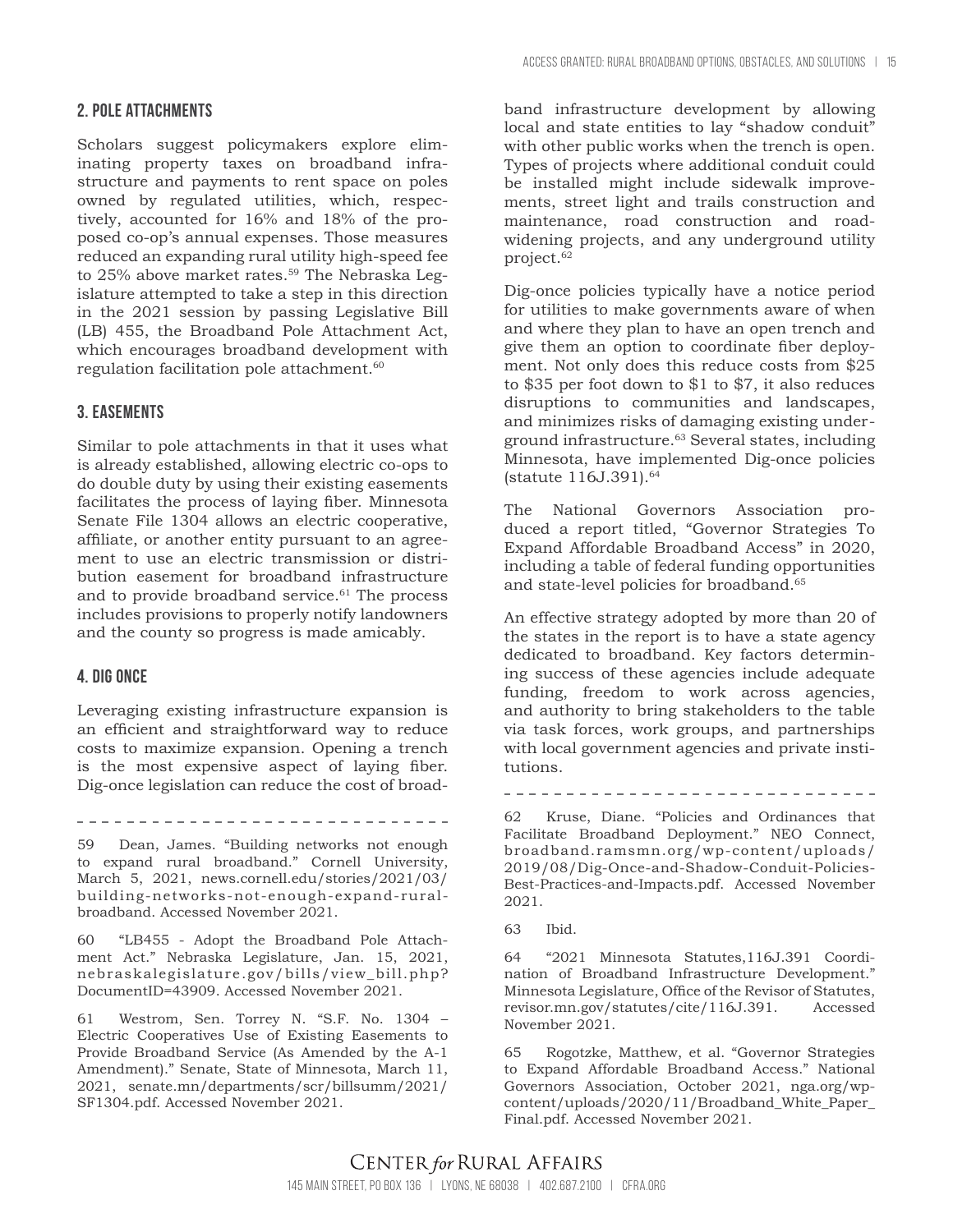#### **5. Remove barriers**

As of May 2021, 18 states have policies in place restricting municipal broadband. Removing these barriers will allow more options for getting rural communities connected.

Nebraska has some of the most restrictive rules in the nation that ban any public entity from providing broadband.66 Some cities, like Lincoln, have found ways around the language of the law with limited success.<sup>67</sup> Legislation enabling municipal action on broadband has not passed in the Nebraska legislature.

Iowa has a referendum requirement that can be difficult to satisfy—51% voter support and a four-year waiting period if it fails—and Minnesota has a similar referendum requirement— 65% voter support and proof it doesn't compete with a company now or in the future.<sup>68,69</sup> These policies protect enterprises at the detriment of rural users.

#### **D. Standards**

When comparing broadband expansion programs, changemakers should beware of:

Expansion language can be a red flag. Expanding on existing infrastructure may be most affordable but fail to meet the needs of users if the current systems are subpar. For example, if funding is applied to expanding a slow copper line system, users will not see the benefit needed to live and work in a digital world. Instead, there should be concrete goals or deliverables that meet present day and future

66 "Nebraska Revised Statute 86-594." Nebraska Legislature, April 27, 2021, nebraskalegislature.gov/ laws/statutes.php?statute=86-594. Accessed November 2021.

67 "Nebraska Revised Statute 86-575." Nebraska Legislature, nebraskalegislature.gov/laws/statutes. php?statute=86-575. Accessed November 2021.

68 "388.10 Municipal utility providing telecommunications services." Iowa Code 2021, Section 388.10 (14, 0), Iowa Legislature, Nov. 24, 2020, legis.iowa. gov/docs/code/388.10.pdf. Accessed November 2021.

69 "2021 Minnesota Statutes, 237.19 Municipal Telecommunications Services." Minnesota Legislature, revisor.mn.gov/statutes/cite/237.19/pdf. Accessed November 2021.

needs. As previously mentioned, lofty goals are not necessarily a bad thing as consumers increasingly need more bandwidth at everincreasing rates.

- Set sights on hard wiring as much as possible. Similar to telephone service, a hardwired line is more reliable and the quality is better compared to over-air technology. Thunderstorms, structures, and vegetation didn't prevent calling a friend from a landline in the 1990s. Dead spots don't exist with hardwired tech.
- Look to providers with experience in the region and the desired technology or require proof of concept. The largest recipient in a recent round of federal Rural Digital Opportunity Fund (RDOF) grants was LTD Broadband. The \$1.32 billion LTD received is for 1 gigabyte speed service deployment. It's possible to achieve high speeds via fixed wireless, but 1 gigabyte service typically requires fiber infrastructure, something the primarily wireless company does not have a lot of experience with.70 Experienced hardwire providers expressed concern over whether LTD will be able to pull off its promise of speeds of at least 1 Gbps down and 500 Mbps up at the quoted rate. The decade-long project is a big bet with taxpayer dollars, and progress checks with the option to rebid would be prudent to ensure rural connectivity.

70 Orenstein, Walker. "The feds just announced over \$400 million for rural broadband in Minnesota - three quarters of it is going to one small company with limited fiber optic experience." MinnPost, Dec. 10, 2020, minnpost.com/greater-minnesota/2020/12/ the-feds-just-announced-over-400-million-for-ruralbroadband-in-minnesota-three-quarters-of-it-isgoing-to-one-small-company-with-limited-fiberoptic-experience. Accessed November 2021.